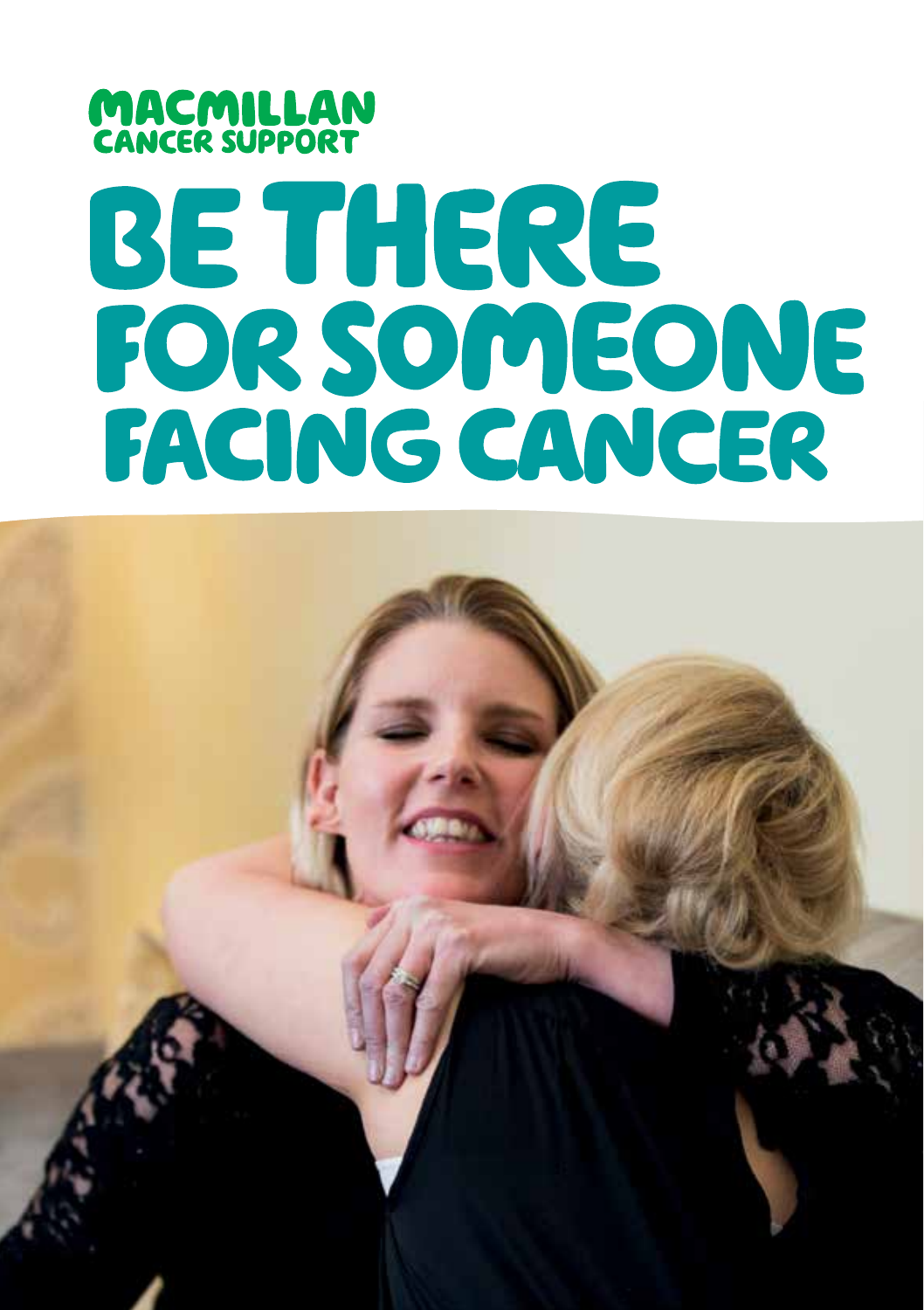**Little things that I naturally did anyway were more important when she was not as strong to deal with everyday life.**

**P** 

**Leigh (right), whose sister was diagnosed with thyroid cancer**

 $\bigcirc$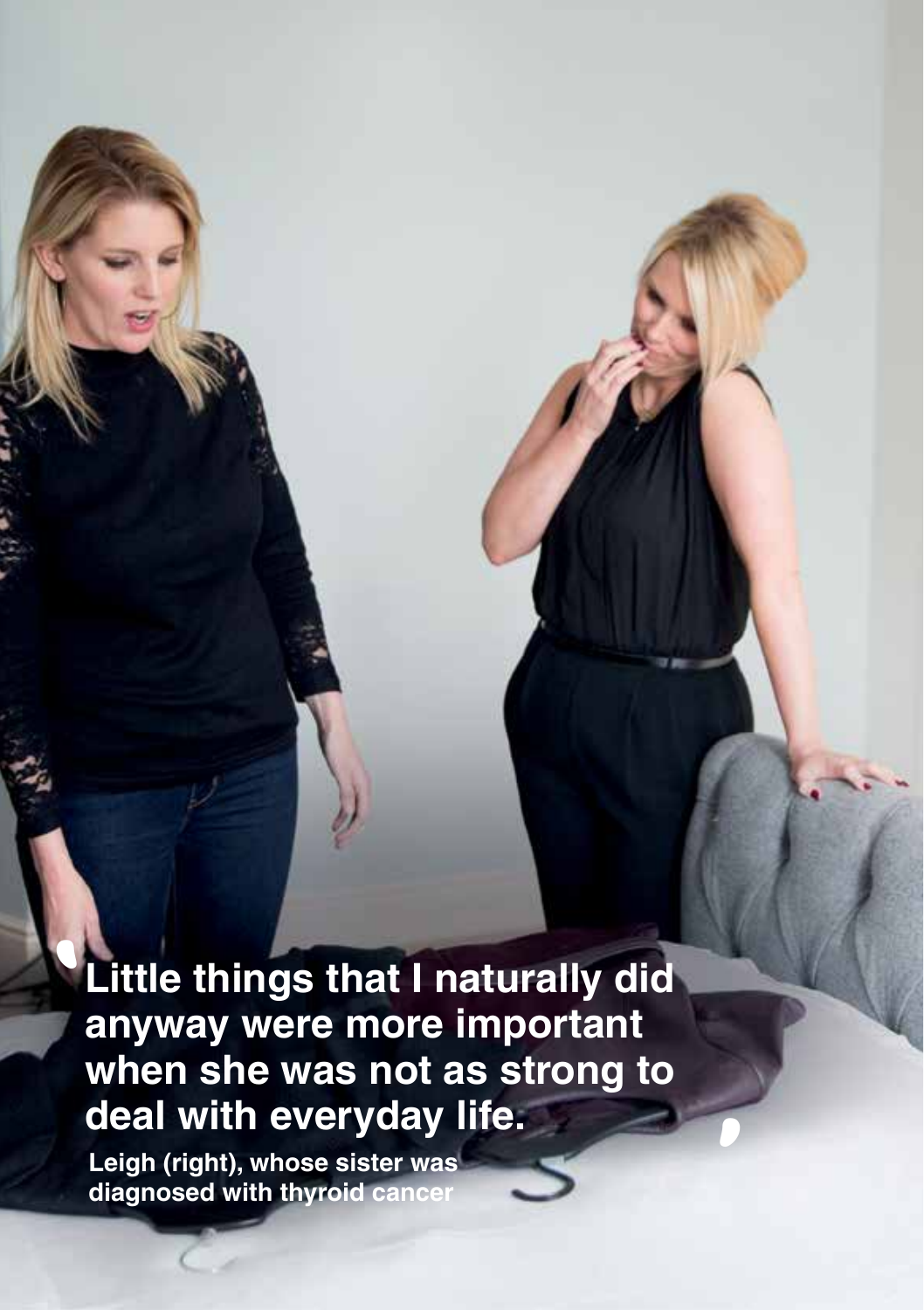# About this leaflet

# This information is for you if you are supporting a friend, family member or partner who has cancer.

You probably want to help them, but you might not know what you can do. This leaflet talks about the different stages of having cancer to help you understand what your friend, family member or partner is going through.

We explain diagnosis, treatment and what happens after treatment. Each section has:

- practical tips on how you can support the other person
- suggestions for how to talk to them about what they are going through.

This is only a short guide and we do not go into detail about everything here. But we have more information about the things we mention in this leaflet. Visit our website macmillan.org.uk/information-andsupport or call us on 0808 808 00 00.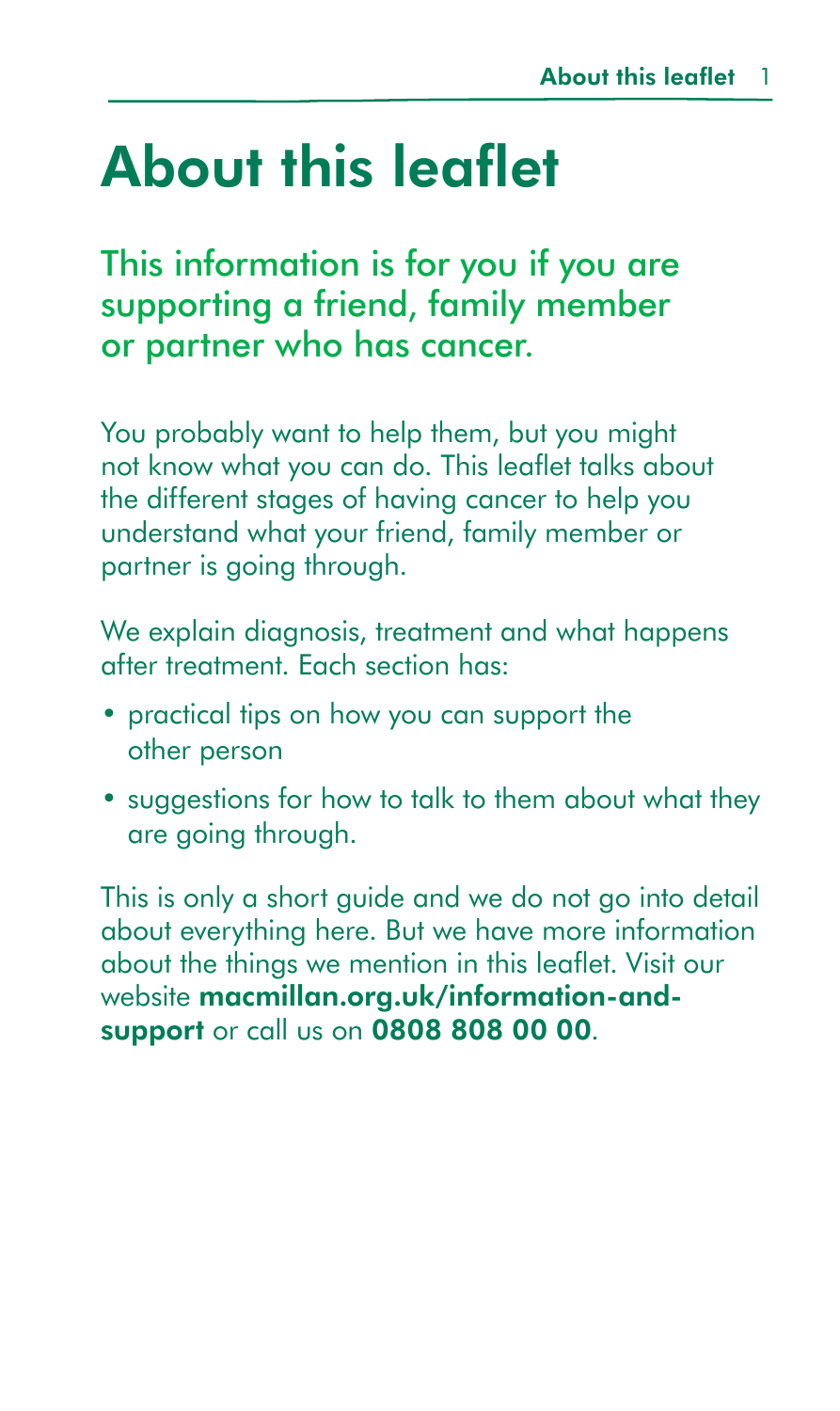This leaflet is not aimed at carers. A carer is someone who gives unpaid support to a person who could not manage without this help. If you are a carer, we have more information and support for you in our booklet Looking after someone with cancer. Call us on 0808 808 00 00 to find out more.

In this leaflet, we have included quotes from people who have supported someone with cancer. Some are from our Online Community (macmillan. ora.uk/community). The others are from people who have chosen to share their story with us, including Leigh, who is on the cover of this leaflet with her sister Lindsey. To share your experience, visit macmillan.org.uk/shareyourstory

### Your data and the cancer registry

When you are diagnosed with cancer in the UK, some information about you, your cancer diagnosis and your treatment is collected in a cancer registry. This is used to plan and improve health and care services. Your hospital will usually give this information to the registry automatically. There are strict rules to make sure the information is kept safely and securely. It will only be used for your direct care or for health and social care planning and research.

Talk to your doctor or nurse if you have any questions. If you do not want your information included in the registry, you can contact the cancer registry in your country to opt out. You can find more information at macmillan.org.uk/cancerregistry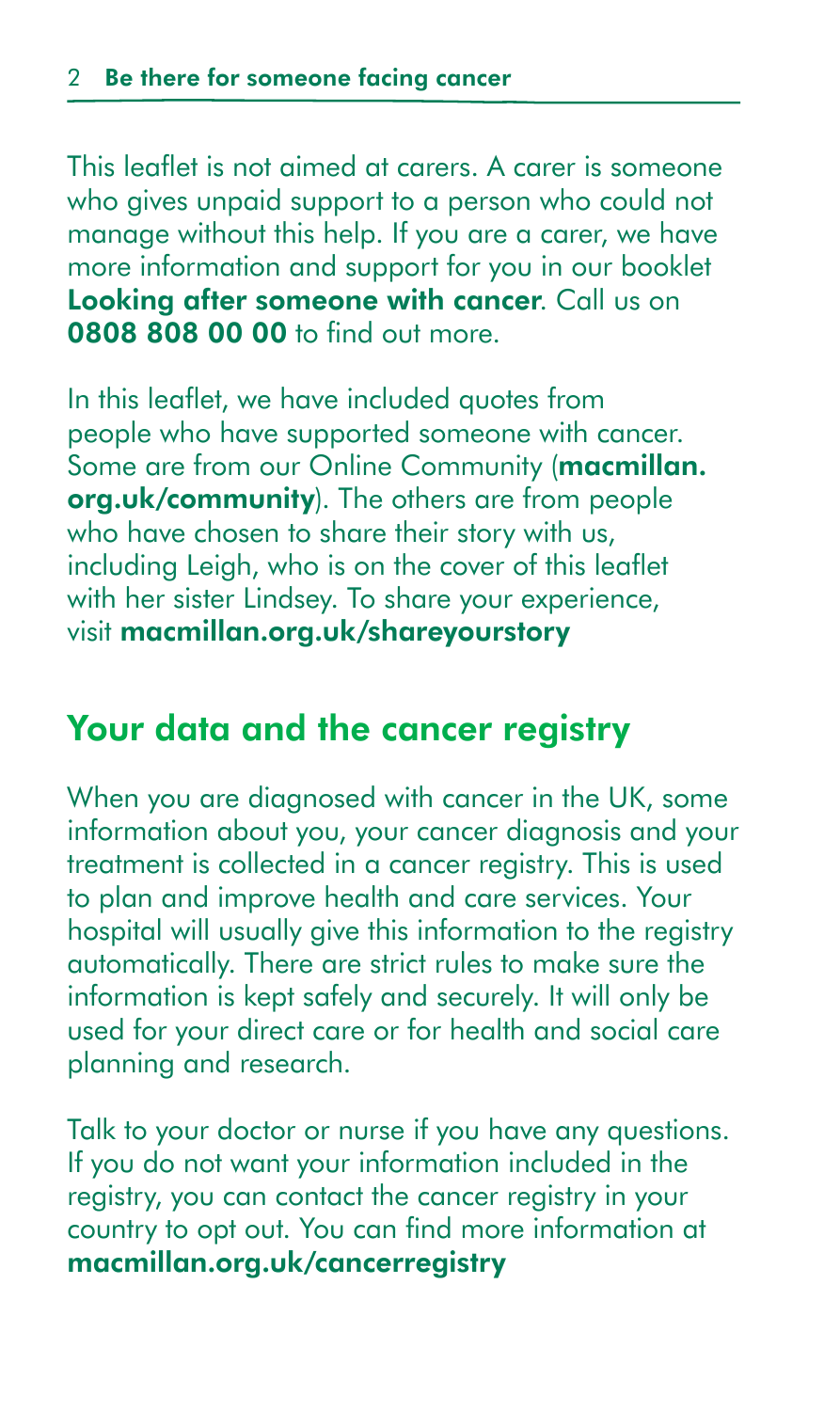# **Contents**

| 5  |
|----|
| 6  |
| 12 |
| 17 |
| 22 |
| 26 |
| 28 |
| 30 |
|    |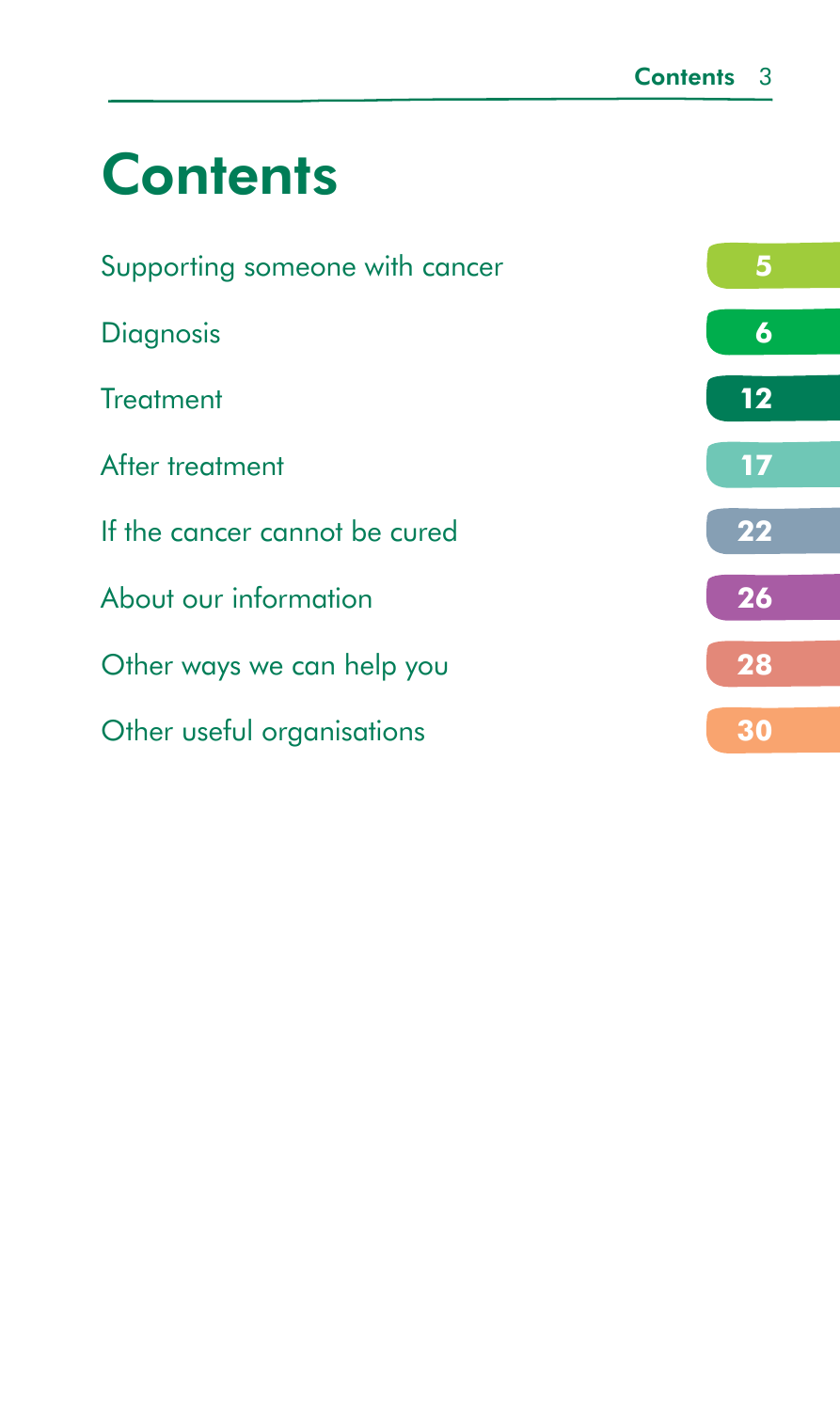'I took her out for coffee and a catch-up. And I did a few chores around her house. Just little things to help when she wasn't feeling strong.' Leigh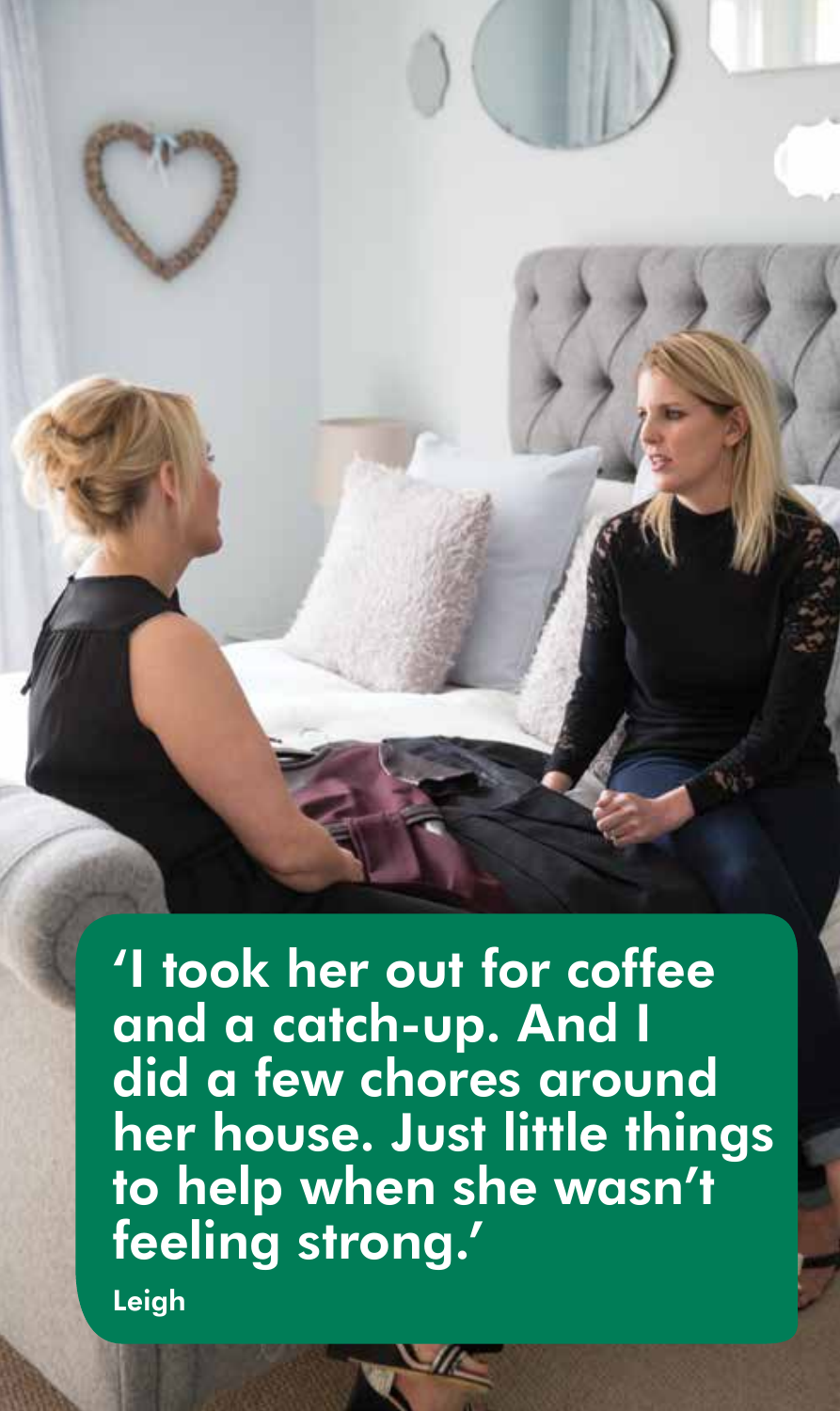# Supporting someone with cancer

If a friend, family member or partner is diagnosed with cancer, you will probably want to help. But you might not know what you can do. Or you may have trouble finding the right words when speaking to them. You might be so worried about what to say that you avoid talking. This can leave the other person feeling like they are facing the cancer alone.

# Your feelings

Although it is not you who has cancer, it can be a very difficult time for you too. You will need time to accept things, and you may have many different emotions to cope with. Talk to your family, friends or partner about how you feel. You may find they want to share their feelings with you too.

The Macmillan Support Line has specialists who can answer your questions or just be there to listen. Call us on 0808 808 00 00. You could also get support from the Macmillan Online Community at **macmillan.org.** uk/community

You may want to find out about support or counselling for yourself. Your GP can give you more information.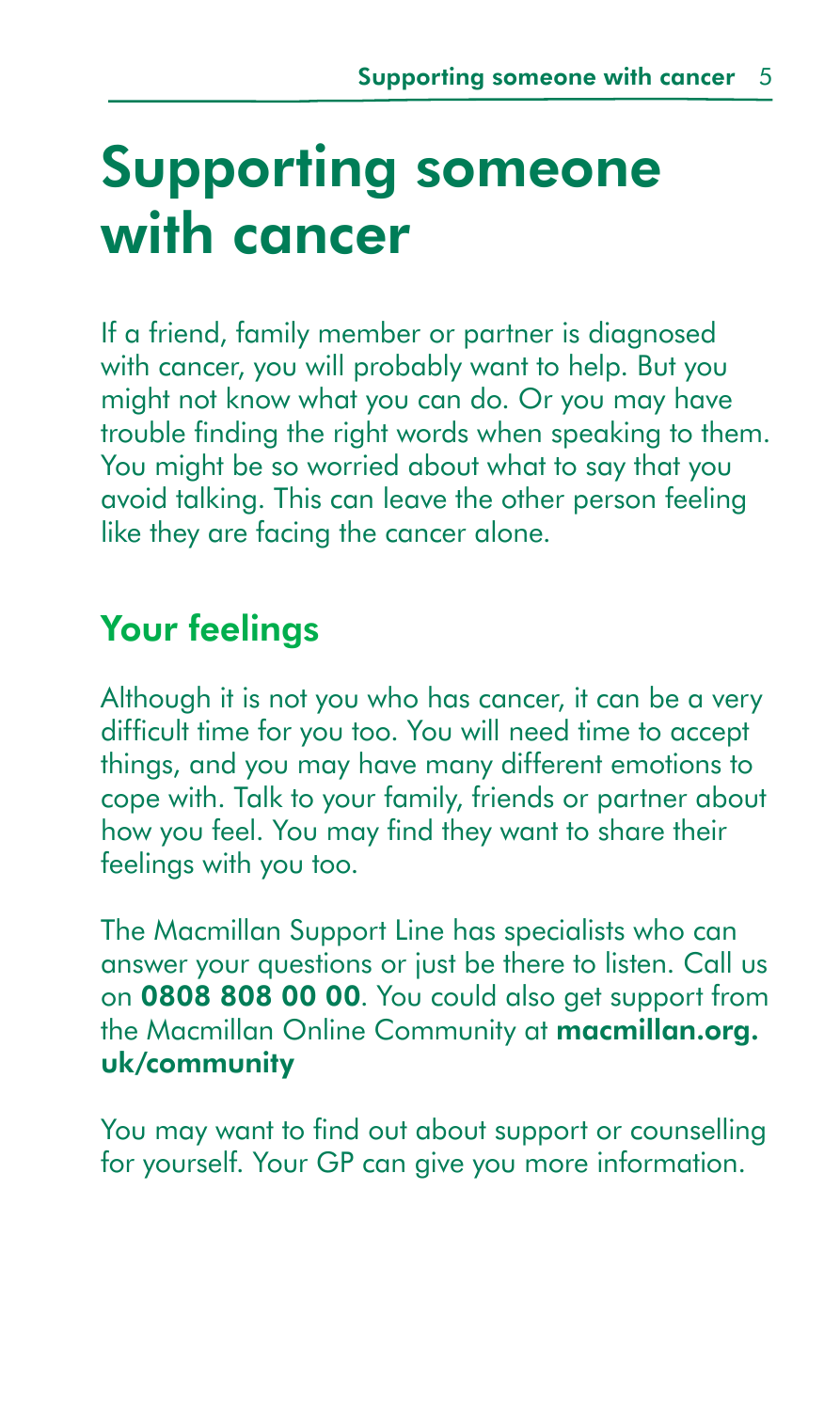# **Diagnosis**

When a friend, partner or family member is diagnosed with cancer, it can be frightening. You may worry about the treatment they will have, or how your lives may change. One of your biggest fears may be that they will die. However, many cancers can be cured if they are found early. And when a cancer is not curable, treatment often means it can be controlled for some time.

Knowing about the different stages of having cancer can help you understand what your friend, family member or partner is going through.

> 'During the early days while my sister was waiting for a diagnosis, I sent a card to her every day – a small gesture but it gave her a little smile.'

**Gillian** 

### How cancer is diagnosed

Most people start by seeing their GP if they have symptoms. The GP may refer them to a hospital for tests. After the diagnosis, a cancer specialist usually does further tests to find out more about the cancer. This helps them decide on the best treatment.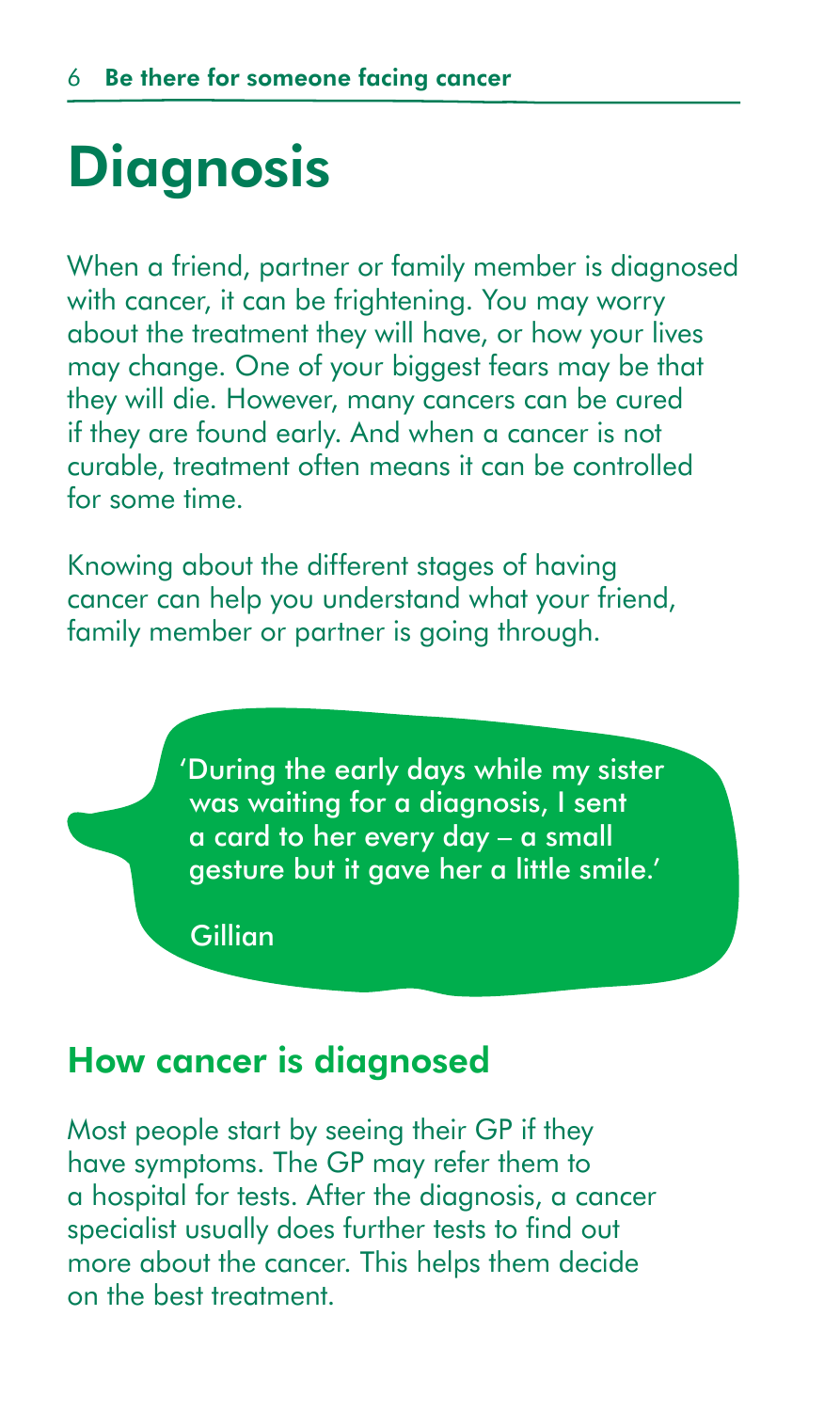### How you can help

### Be there

- Visit them, especially if you are worried they are feeling lonely. But let them know that it is ok for them to tell you if they want to be alone or do not want visitors.
- If you cannot visit, you could call or text them, or send an email or a card. Let them know they do not have to reply.
- Give them time to talk. It is sometimes important that you just listen.
- Spend time with them. You could go for a walk or watch TV or films together.
- Suggest they can call the Macmillan Support Line on 0808 808 00 00 to find out how we can help them.

'There were times when she would want to be completely on her own and times when she wanted company. We just made sure we were there for her when she needed it.'

**Cecilia**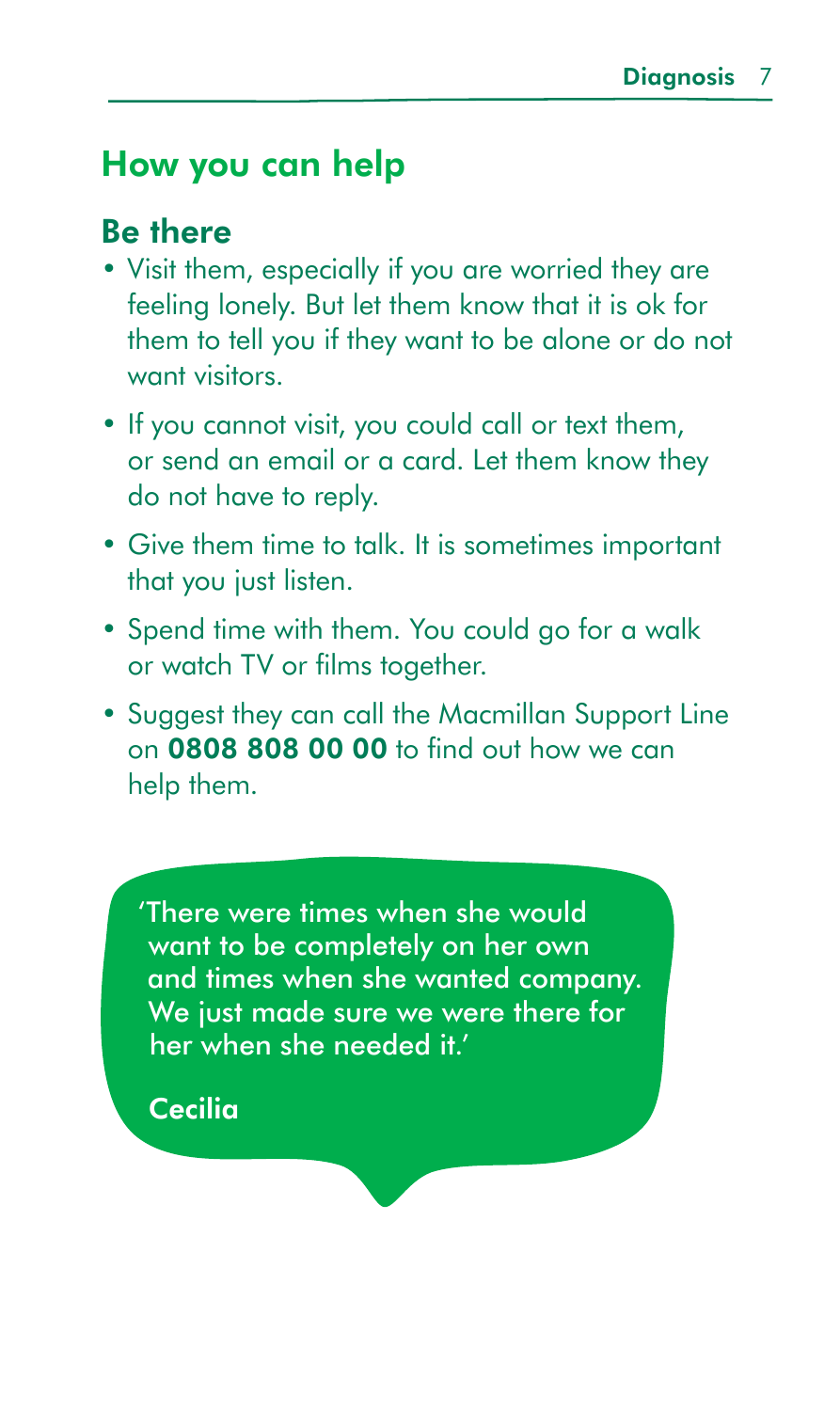#### Be there for hospital appointments

- Help them plan for appointments. Ask if they have questions or things they want to say. Suggest they write notes to take with them on the day.
- Offer to go with them for support and to talk things through afterwards. You can wait for them in the waiting room if they want to go to the appointment alone.
- If you are with them during the appointment, offer to write things down to help them remember what is said.

'I went to appointments with her. Sometimes she was emotional, or unable to process what was being said. I wrote all the information down, so she could digest things later in her own time and have all the information she needed.'

**Cecilia**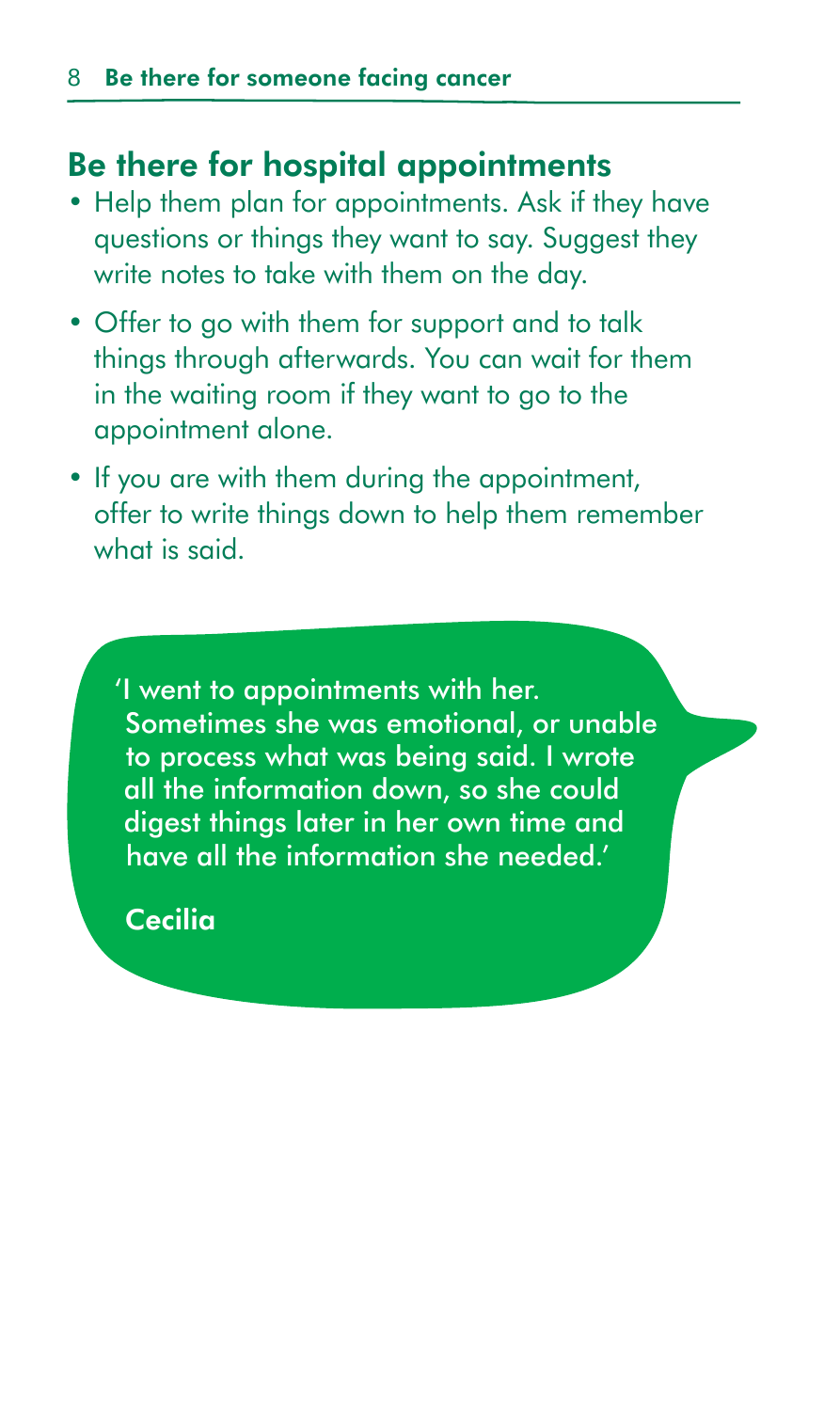#### Be there between appointments

- Having information may help them feel more in control. You can tell them about our cancer information (see page 26).
- They might like to organise the information they have been given and keep a record of things like their symptoms. You could tell them about the free Macmillan Organiser (see page 26).
- Remember that they may not want to know all the details when they are diagnosed with cancer. Ask how much information they want.

'I bought her a laptop computer and set her up on the Macmillan Online Community. We both used the site daily to chat with other friends, patients and carers.'

Gillian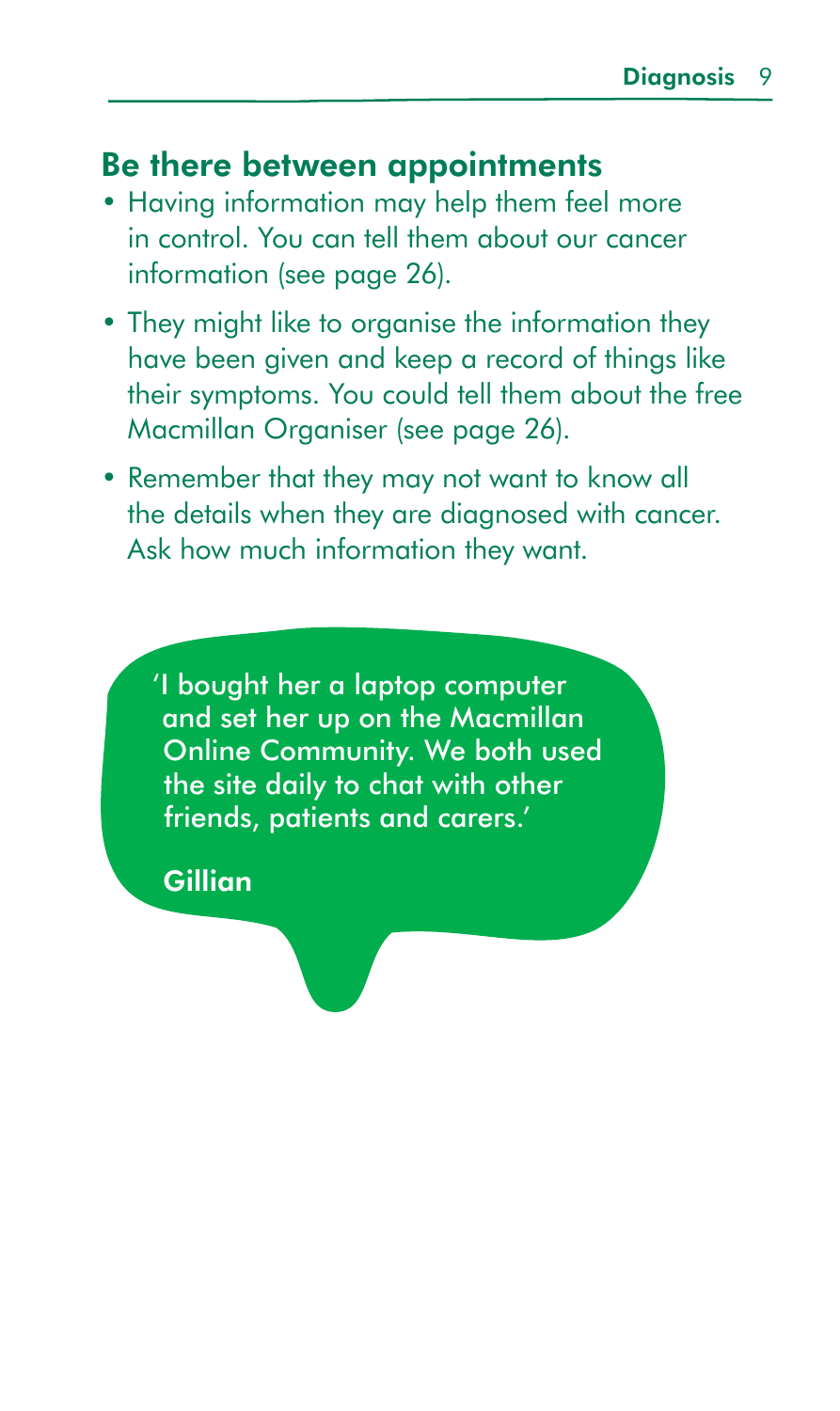# Talking about it

You may worry about how your friend, partner or family member will react if you talk to them about their diagnosis. You may feel unsure about what to do if they cry or get angry. Or you might be worried that talking about the cancer will make them feel worse. But the opposite might be true. Not talking about a fear or worry can make it feel bigger.

It can be difficult to know what to say. But there is no right thing to say. The important thing is that you are there and that you listen. You do not need to have all the answers.

If your friend, partner or family member wants to talk, you can help by:

- listening
- letting them talk
- not changing the subject.

Talking can be a huge relief, so by just listening you will help them feel better.

However, they might find their feelings of shock and disbelief make it difficult to talk. They may want to be left alone for a while with their thoughts and feelings. This can be hard for you, but they will talk to you when they are ready.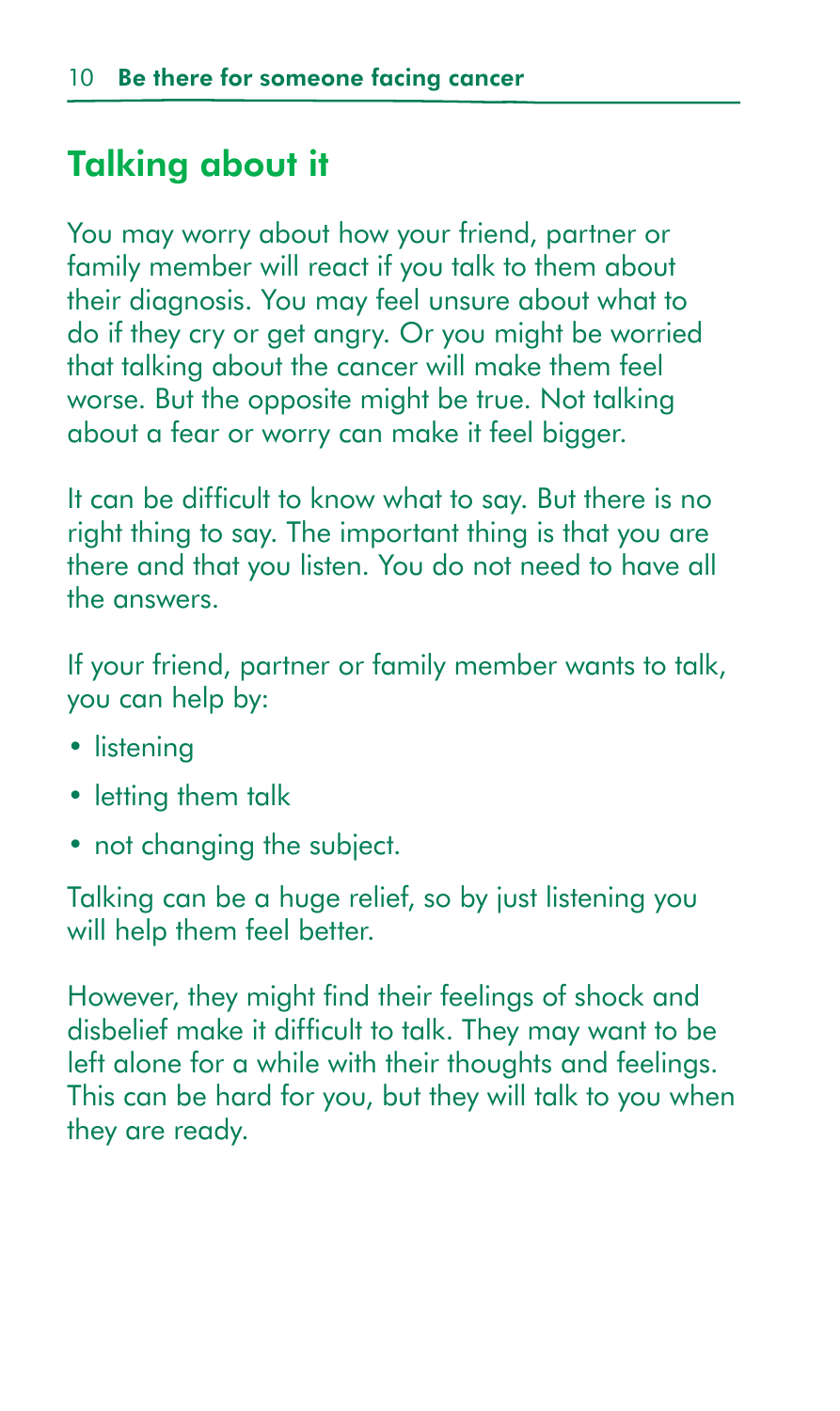#### What to avoid saying

When someone is diagnosed with cancer, other people may tell them to think positively. But this is not always easy. There may be times when they feel sad or angry. These are common feelings. Although this may be difficult for you, do not feel you have to tell them to be positive.

You may have heard about other people's experiences with cancer. It may not be helpful to tell your family member, friend or partner about other people's stories. Cancer is different for every person. They will get the information they need from their healthcare team. Or they can contact the Macmillan Support Line on 0808 808 00 00.

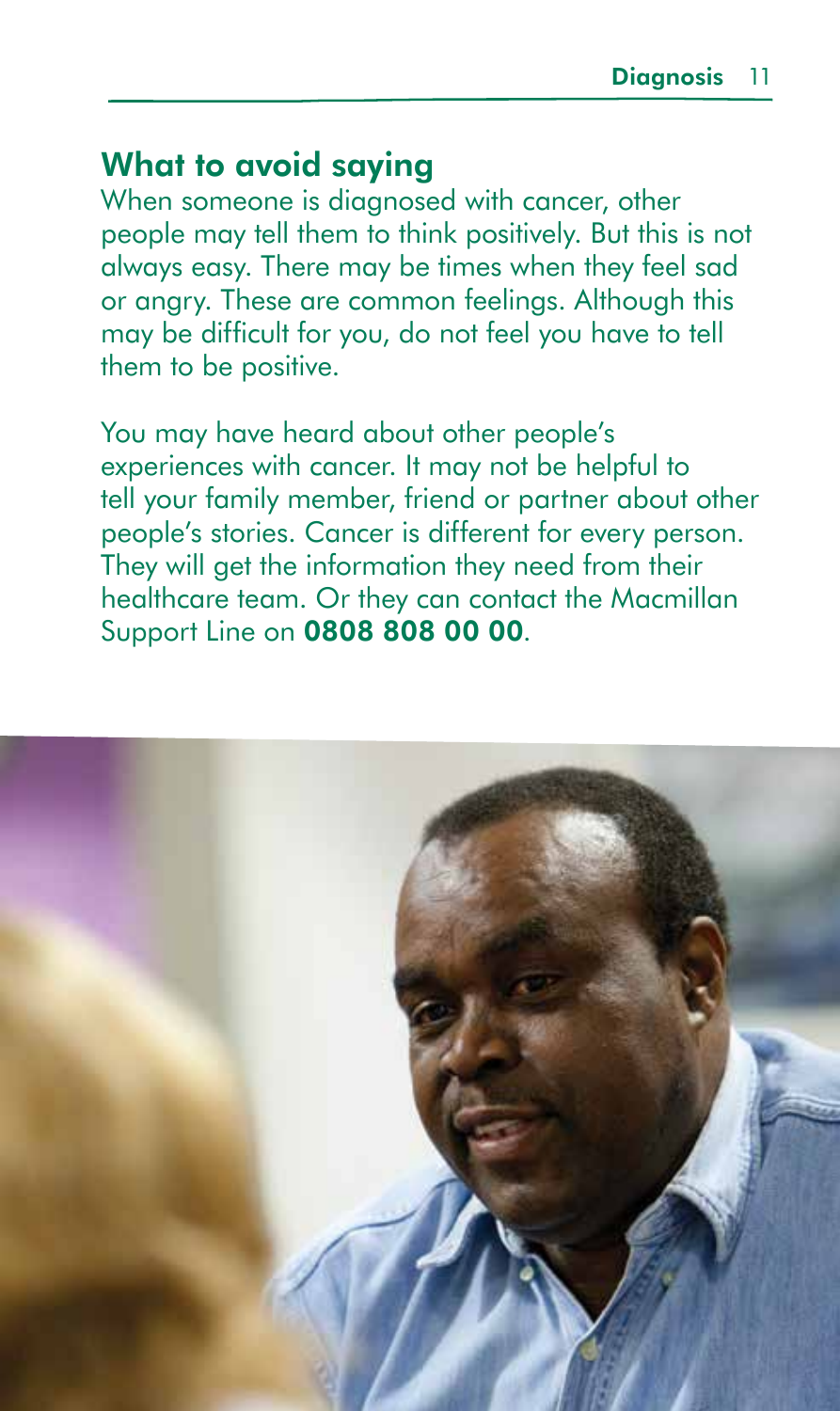# **Treatment**

# How cancer is treated

The main cancer treatments are:

- surgery
- radiotherapy
- chemotherapy
- hormonal therapies
- targeted therapies
- immunotherapies.

Often a combination of more than one type of treatment is used.

We have more information about all of these treatments (see page 26).

# Possible side effects

Different treatments cause different side effects. These can include:

- a lowered immune system, which can make people more likely to get infections
- feeling very tired (fatigue)
- changes in appearance, such as hair loss, changes to body shape, and weight changes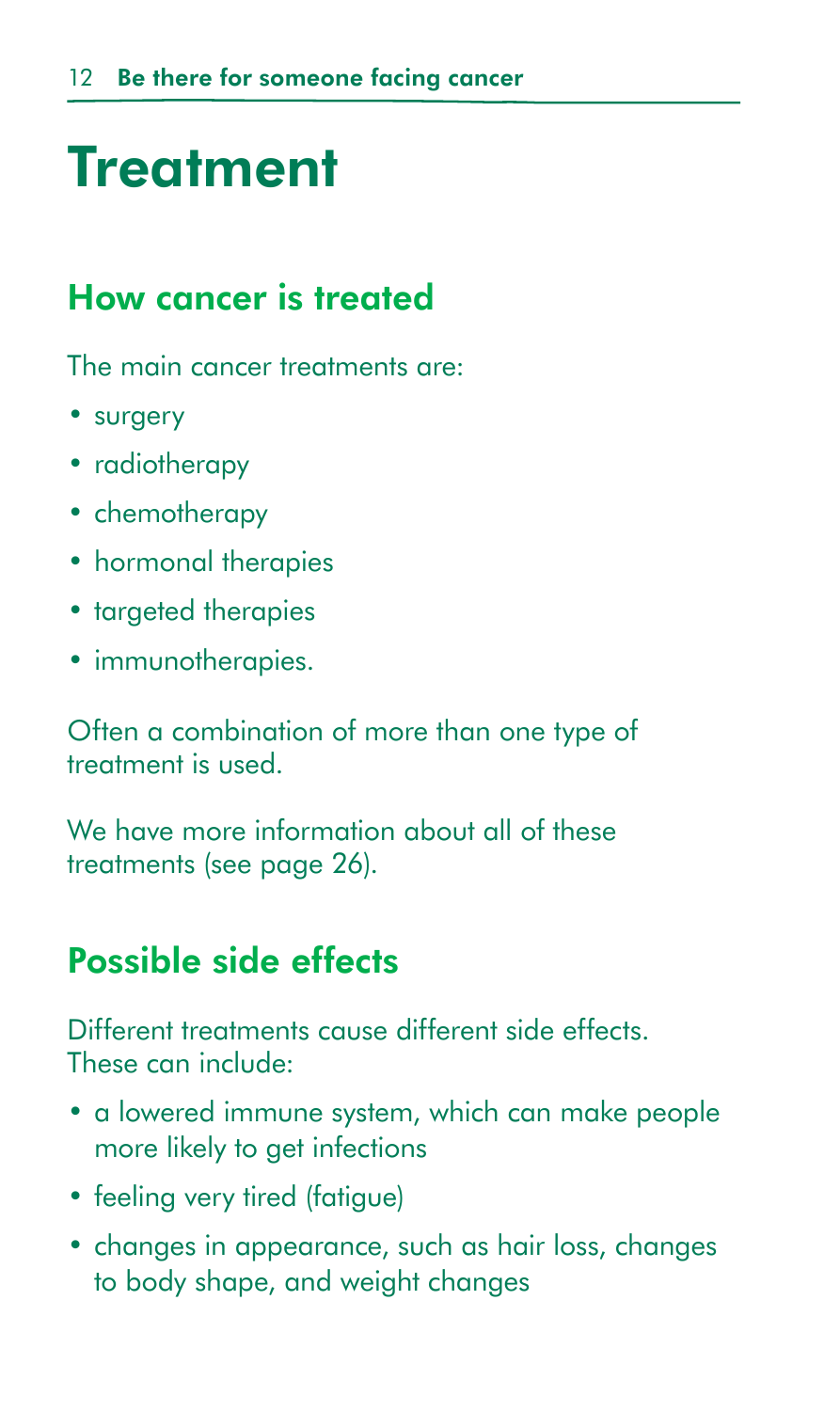- changes in how the body works or feels, such as feeling or being sick, diarrhoea or constipation
- eating problems, such as a loss of appetite, sore mouth, or problems chewing or swallowing
- emotional changes, such as anxiety, anger and depression.

Side effects can usually be reduced in some way. The healthcare team can give advice about how to cope with these.

#### How you can help

#### If they are in hospital

- Text or call to check if they want you to visit.
- Do not visit if you are not feeling well.
- Visit during visiting hours, and do not stay too long if they are tired.
- Take them a book, magazine, some music or something else you know they enjoy.
- Update them on what is happening with family members, friends or colleagues.
- Ask if anything needs doing at home that you can help with.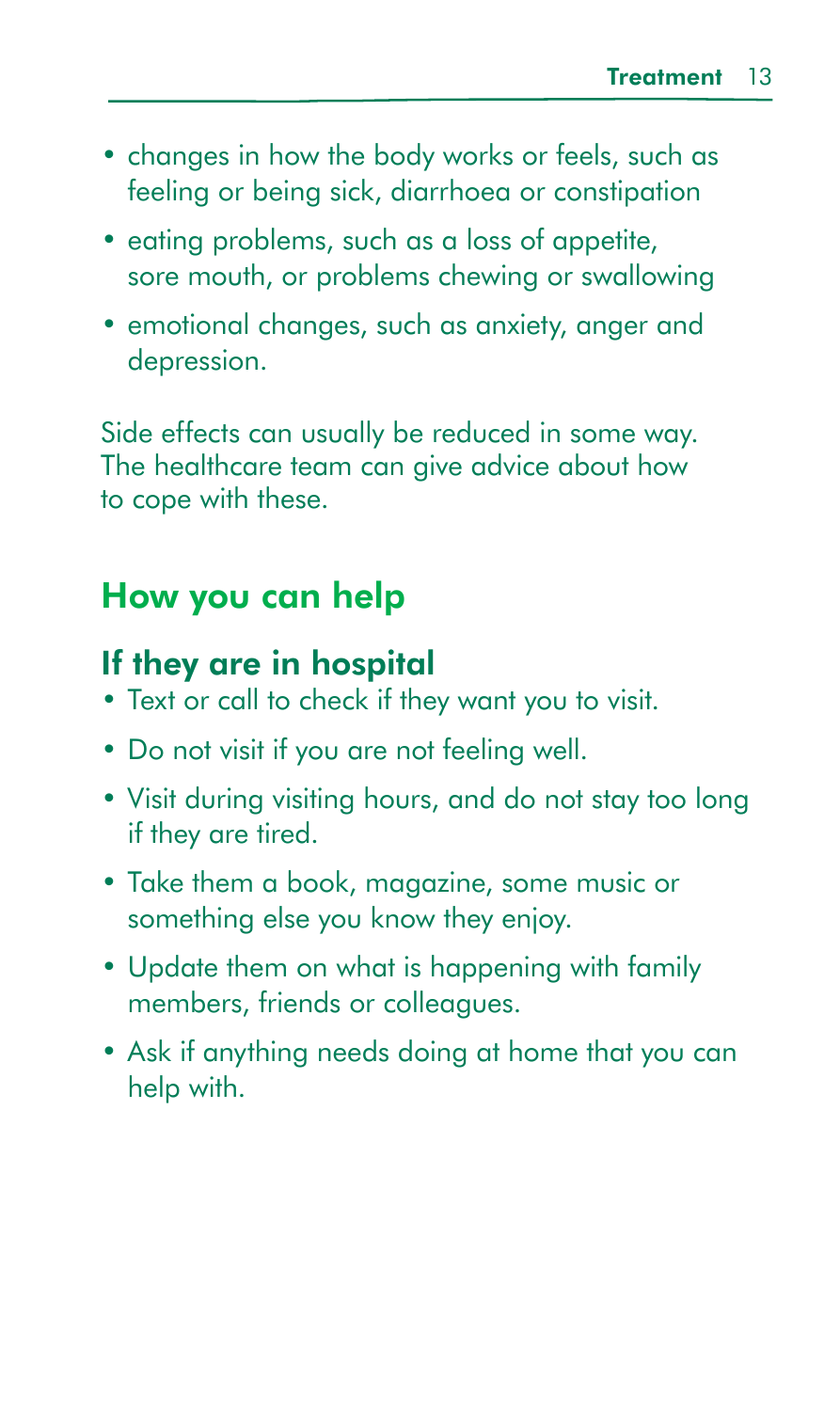#### If they are at home

- If they have a carer, offer to visit so the carer can have a break.
- Ask how often they would like you to visit they will need time to rest.
- Do not visit if you are not feeling well.
- Ask if there is anything you can do to help. For example, ask if you could do some laundry, pick the children up from school, take care of a pet or weed the garden.
- If they feel up to it, suggest doing some gentle exercise together, like going for a short walk.
- If they have to go to hospital for treatment, offer to go with them and wait while they have it.
- If they are a work friend, send a card from yourself and the other people you work with.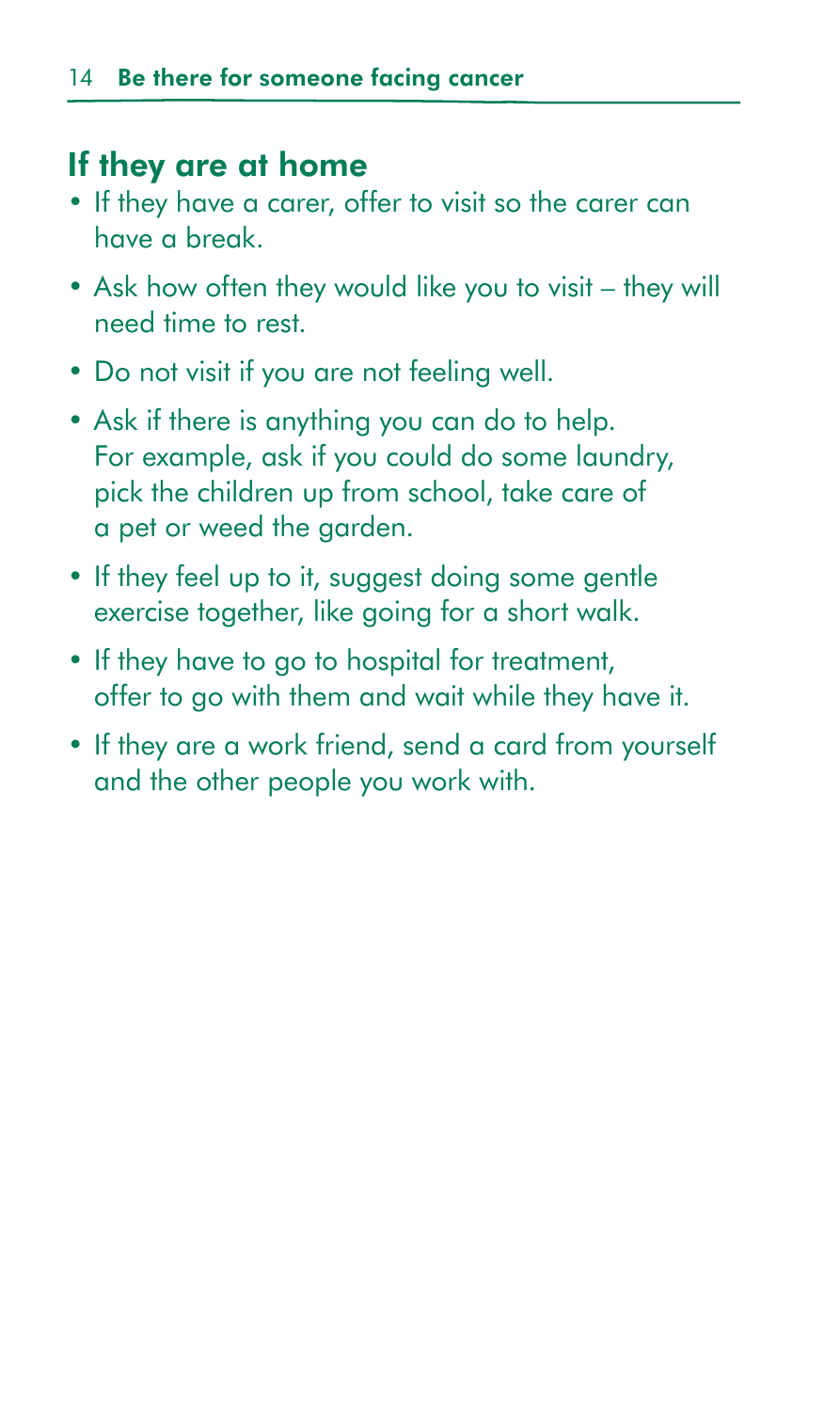'We had the children quite a lot so she had some time on her own.' Leigh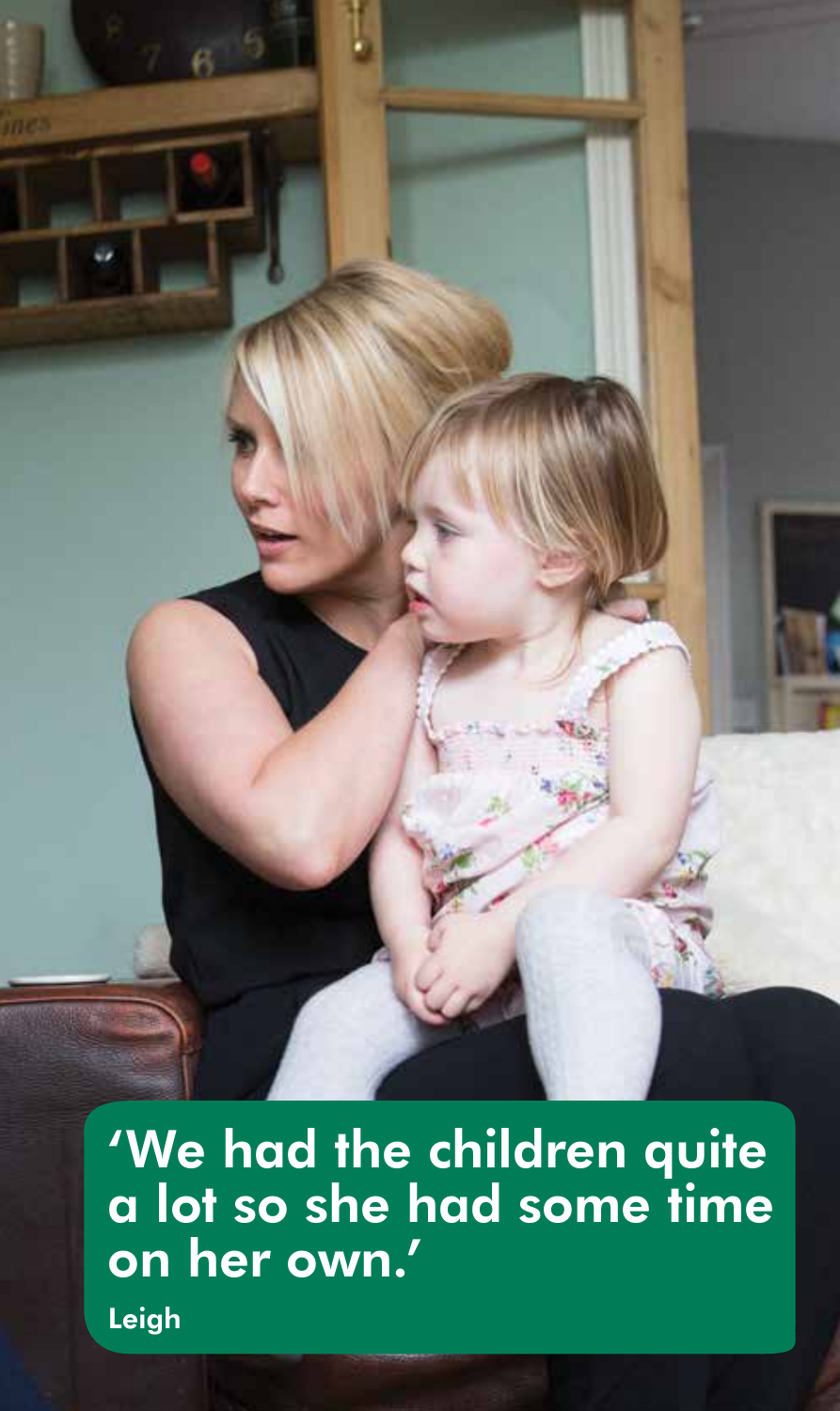### Talking about it

Some people find that changes in how their body looks or works are very hard to deal with. Your friend, partner or family member may feel less confident, and worry that people will treat them differently. They might want to talk to you about how they feel. Talking can help them adjust to any changes.

We all show our feelings in different ways, and sometimes one emotion is hiding another. For example, the person with cancer might feel frightened but show it by being angry. Try to remember that they may be angry about what is going on and not with you. Talking about our feelings can help us understand our behaviour. But this is not always easy.

If you find it hard to talk, it is ok to say 'I don't know what to say'. You may worry about saying this. But being honest about your feelings will help build trust between you. It will also make it easier for them to be honest about their feelings.

You may find these conversations too difficult. It is ok to suggest that your friend, family member or partner asks their GP or healthcare team for emotional support.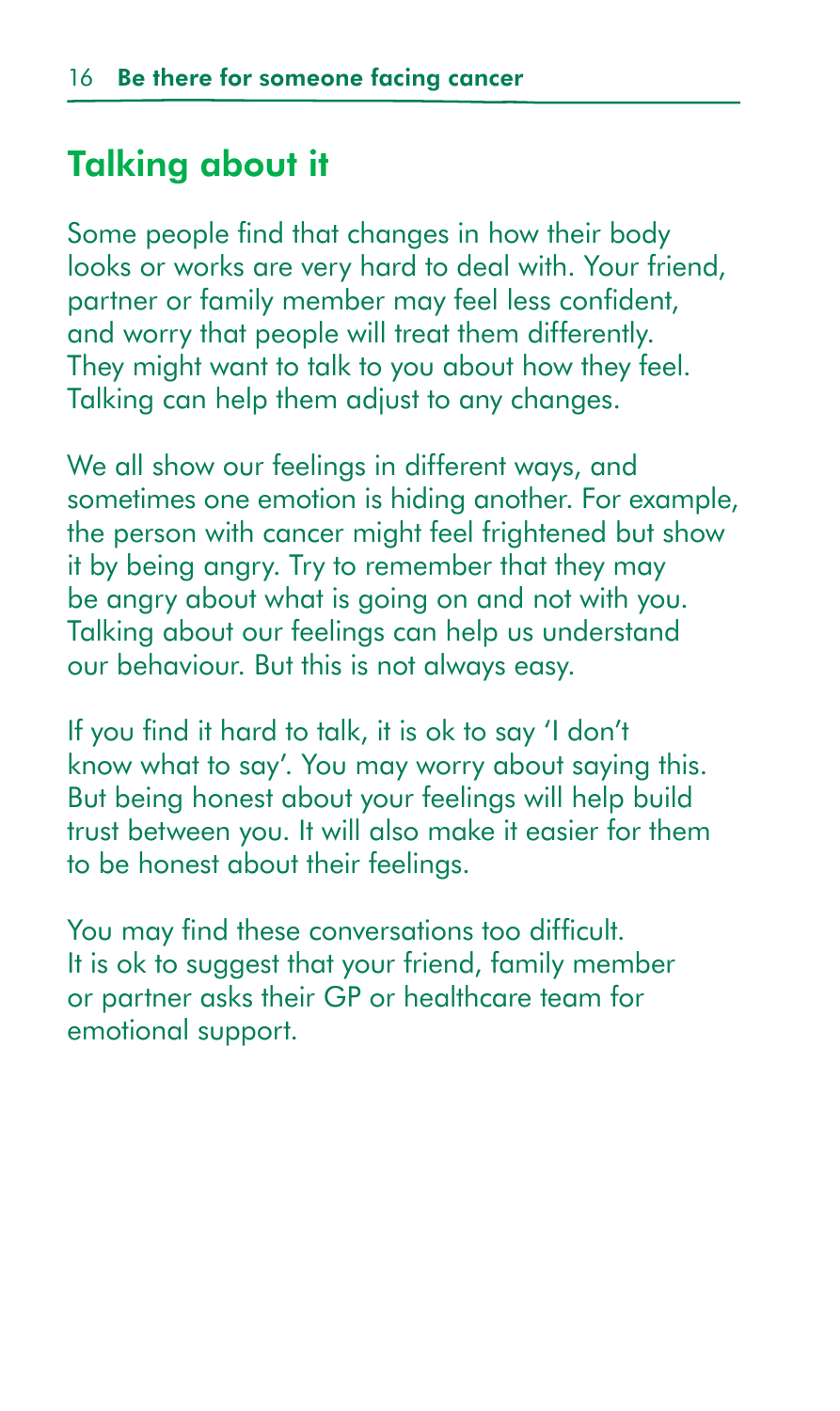# After treatment

# What happens now?

If the aim of the treatment was to cure the cancer, your friend, family member or partner may not need any more treatment. Or they may be living with cancer and need more treatment in the future. They will probably have regular check-ups and scans.

They may start trying to get their life back to the way it was before the cancer. It can take time to recover from the effects of treatment, and it is normal to feel tired for several months. Some side effects might be long-lasting, and some people may have physical and emotional changes to get used to.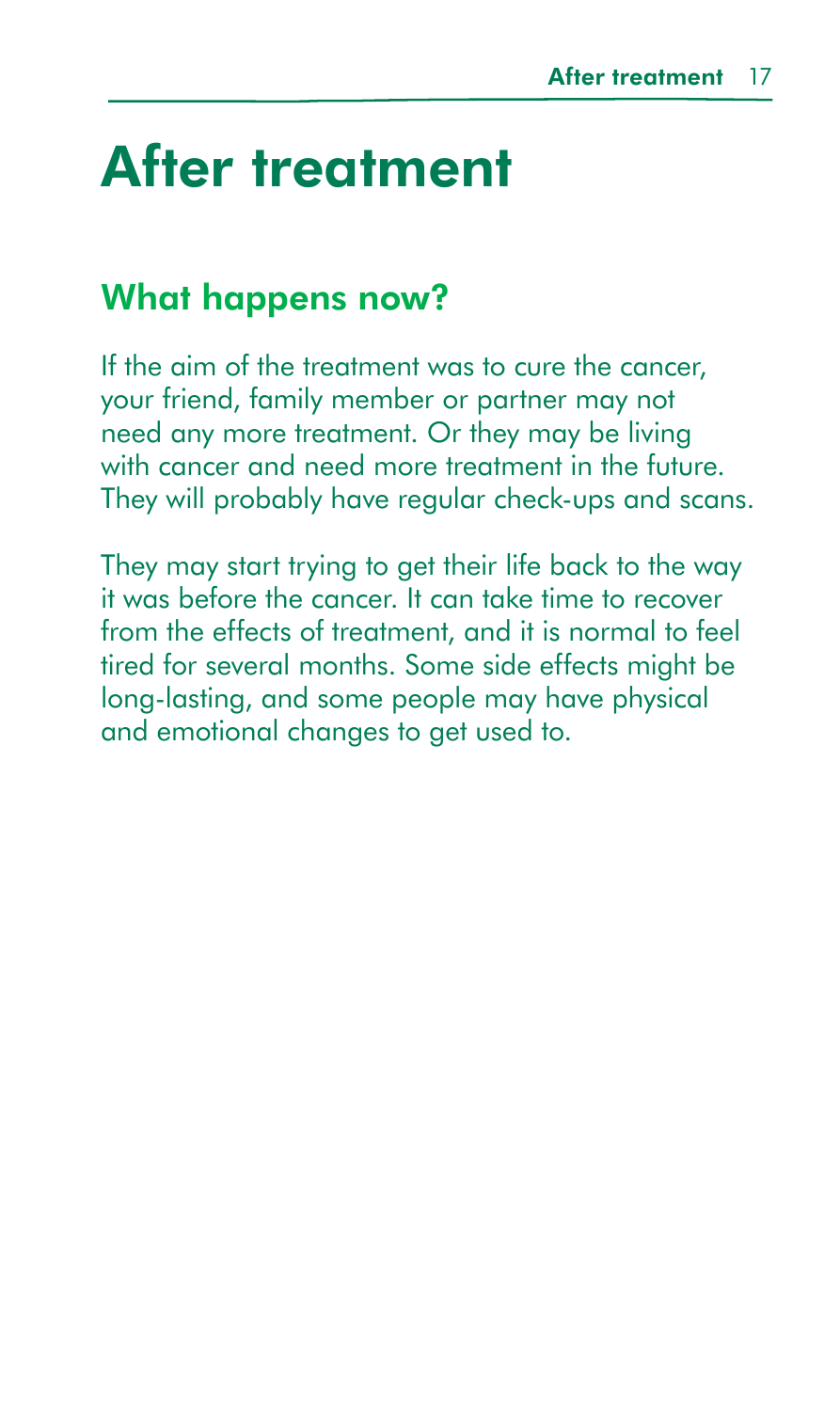# How you can help

- They might want to focus more on their friends, family or social life. Suggest visiting or meeting up.
- It will take time for them to recover, so keep offering support. Ask them how they are and what you can do to help.
- Offer to help with things like gardening, shopping, cooking or housework.
- Being active might help them feel better. Offer to do some gentle exercise with them, like going for a walk.
- If they are nervous about check-ups or appointments, offer to go with them for support.
- If you cannot visit, call or text them, or send an email or a card.

# Talking about it

People have many different emotions after cancer and its treatment. They may be scared that the cancer will come back and they will need to have more treatment. They may wonder whether the cancer has been cured. Some people may feel low or depressed for a while. Other people feel anxious because they do not see their healthcare team anymore.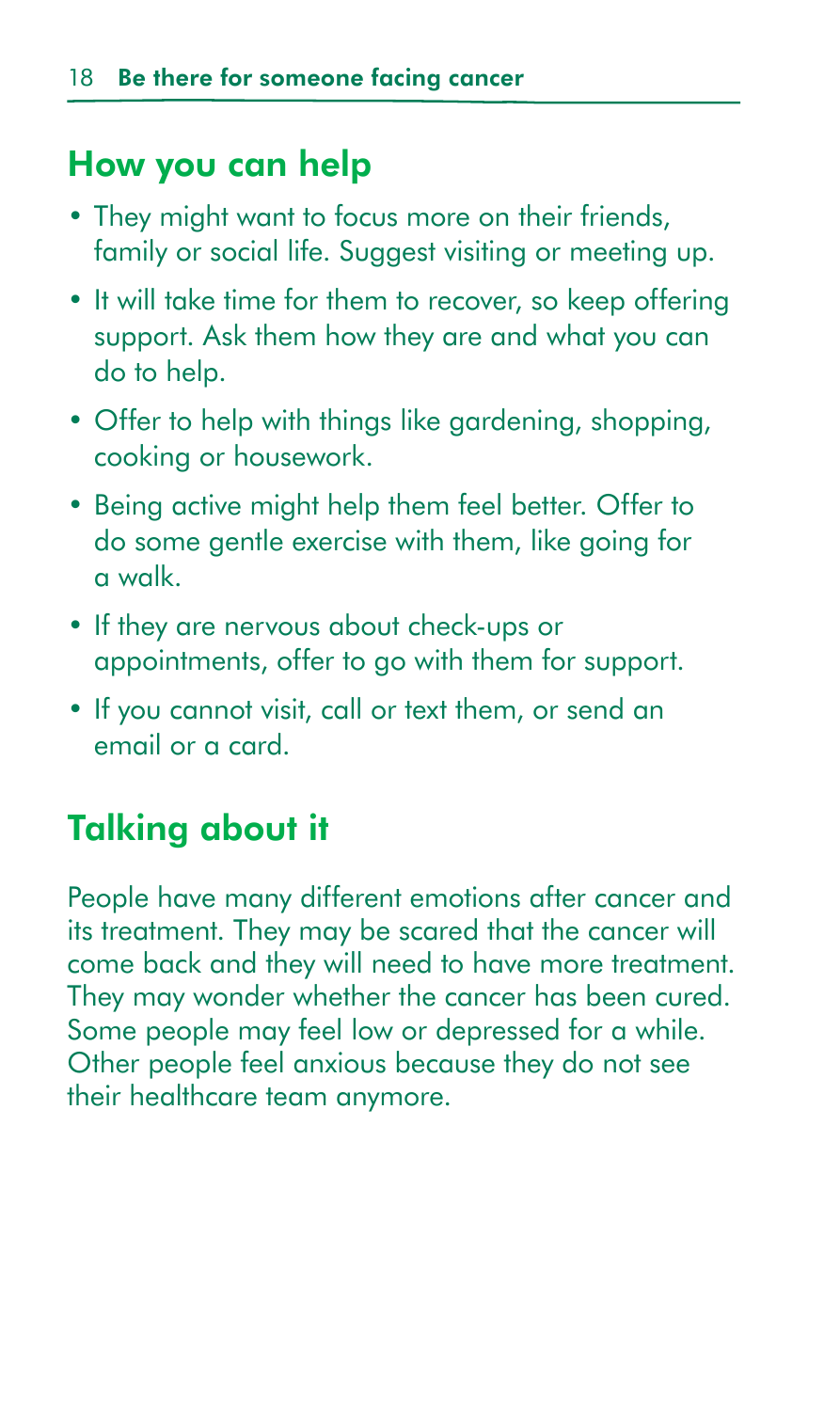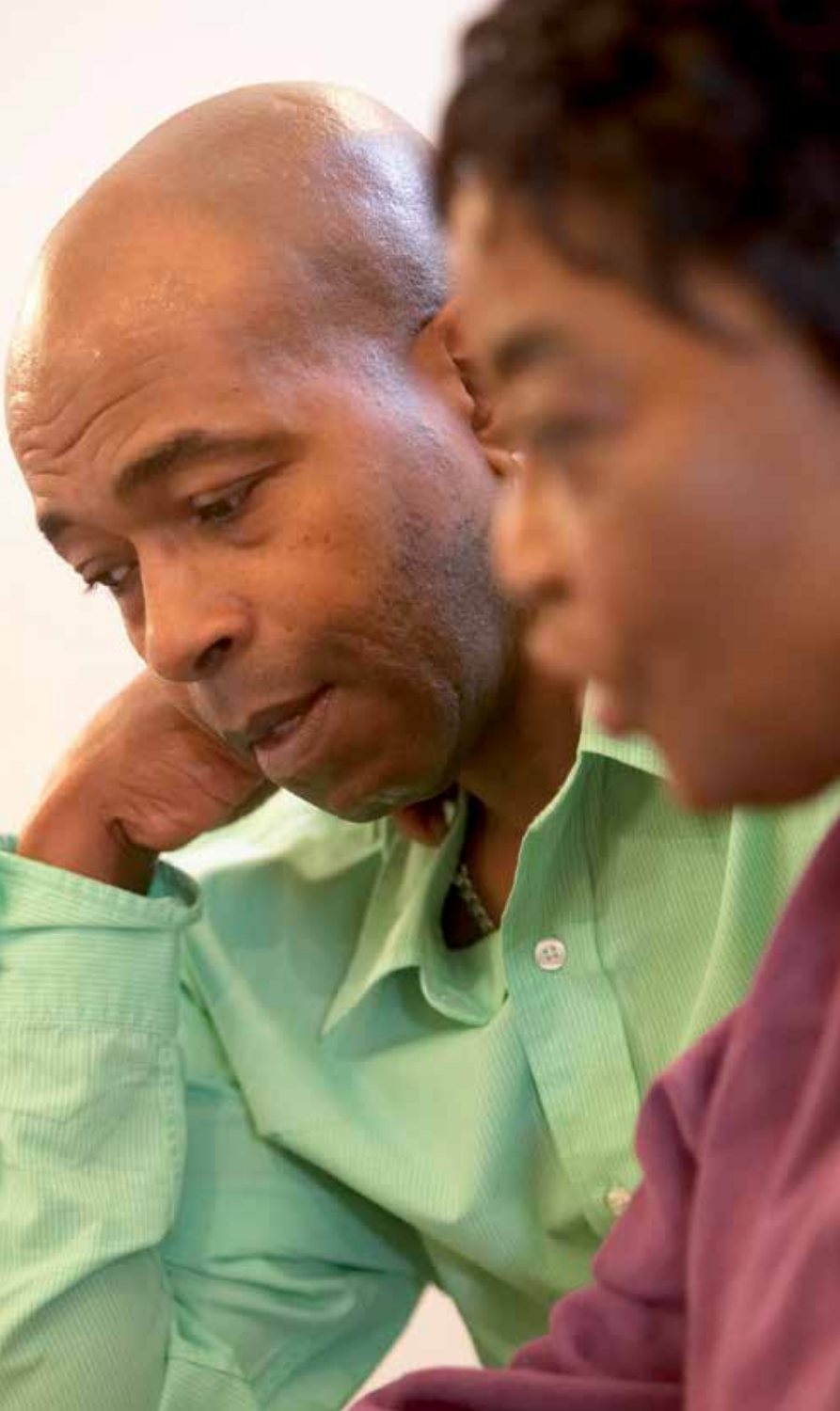#### What can help

When your friend, family member or partner is ready, talking can help them cope with their emotions. You could encourage them to talk about what they are thinking about. Simple things work very well. Try nodding or saying things like:

- 'Yes'
- 'I see'
- 'What happened next?'.

During stressful times, it is the simple things that help. Sometimes just sitting with the person is enough.

Showing empathy is also helpful. If they start to cry as they talk, you could say something like:

- 'I can see how upsetting that is for you'.
- If you are close to them, you could simply sit with them and hold their hand.

You could also repeat back what they have said. This will help you check you have got it right. It will also show you are listening and trying to understand. You could say things like:

- 'So you mean that …'
- 'If I've understood you, you feel …'.

You may find your own way of saying this, especially if you know each other very well.

Sometimes they may not want to talk about how they are feeling. If you tell them you are there for them, they will talk to you when they are ready.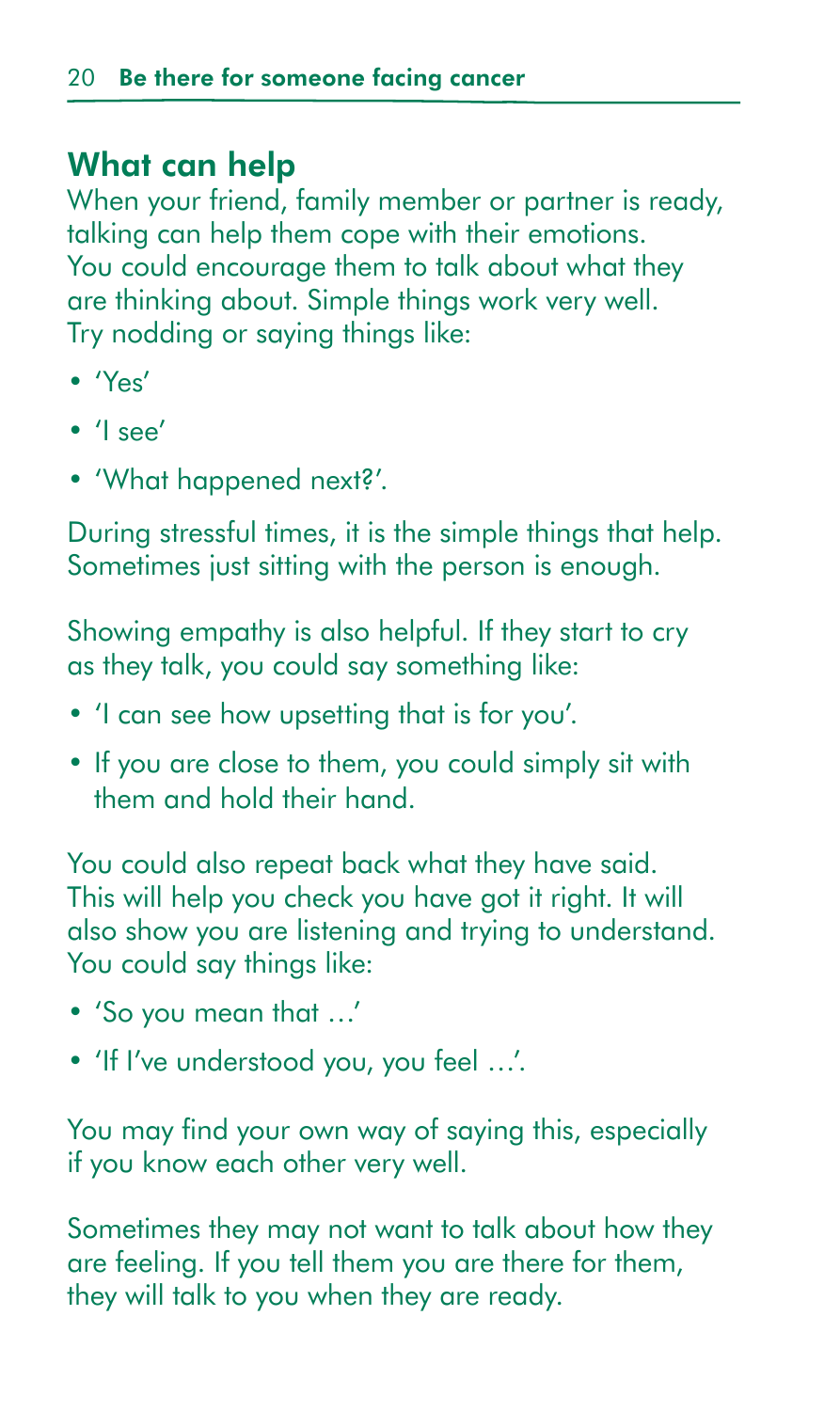#### What to avoid saying

Do not feel you have to offer advice. It is fine to just listen. Even if it goes quiet for a time, try not to be afraid of the silence or feel you have to fill it.

Try not to say things like 'Things could be worse' or 'Things will work out'. This can sound like you are ignoring their worries or feelings. Let them say how they feel. Try to avoid humour or jokes if they are talking about feeling sad or worried. Sometimes it can help, but it may make things difficult.

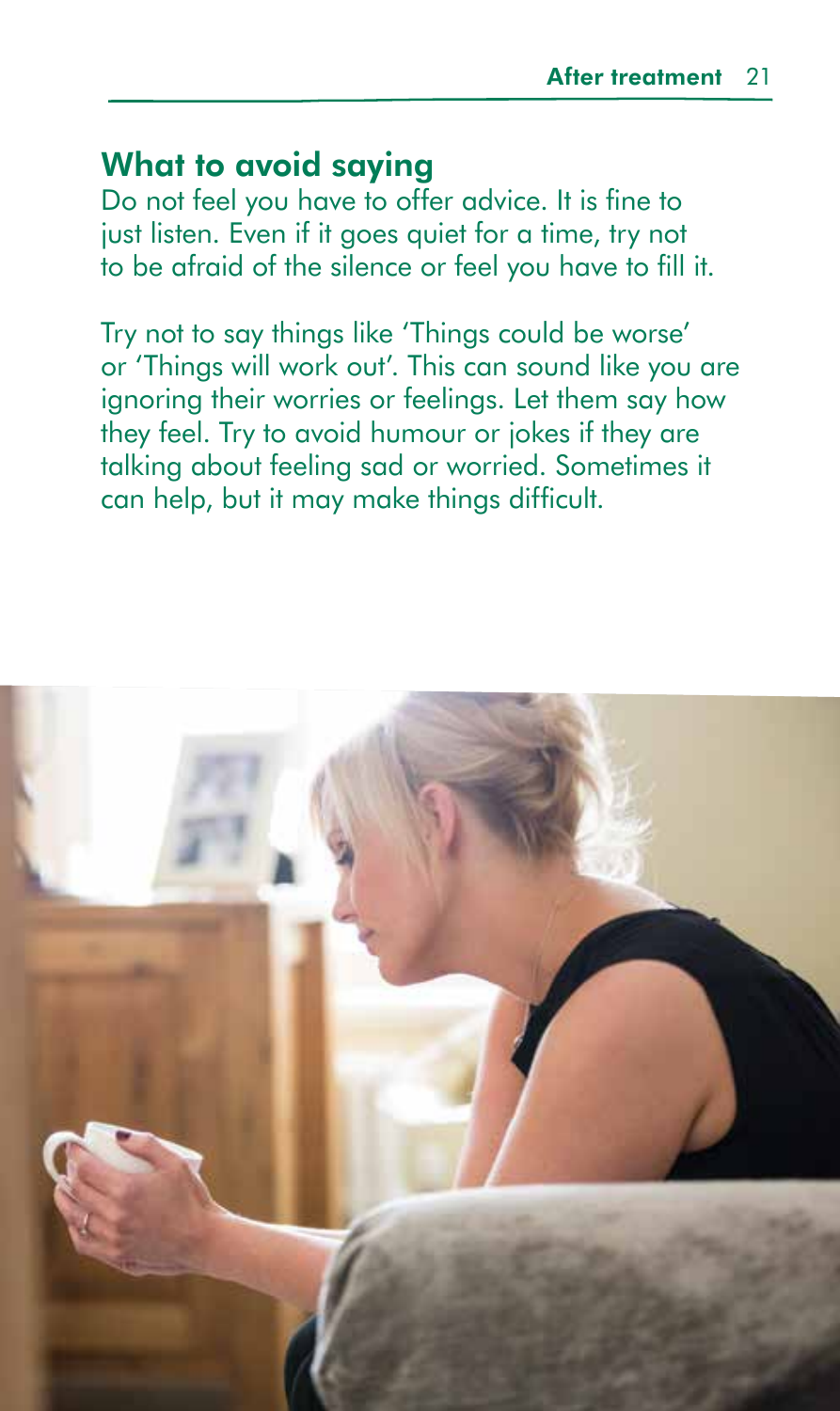# If the cancer cannot be cured

If the cancer comes back or has spread, there may come a time when treatment cannot control it. Your partner, family member or friend may be told that they only have a while to live.

They may become ill over many months. Or they may become ill more quickly. It is not possible to know when someone may die.

# Your feelings

Finding out that someone's cancer cannot be cured can be very difficult to cope with. You will have lots of different emotions. You might find it hard to believe that the cancer cannot be cured. After a few days, the shock and disbelief may be replaced by other feelings. These may make it difficult for you to think clearly.

You might need some time with a partner, family member or close friend to cope with the news. It may also help to talk to a counsellor. Macmillan's cancer support specialists can also provide advice and support. You can call them on 0808 808 00 00. Or visit our Online Community at any time of the day or night at macmillan.org.uk/community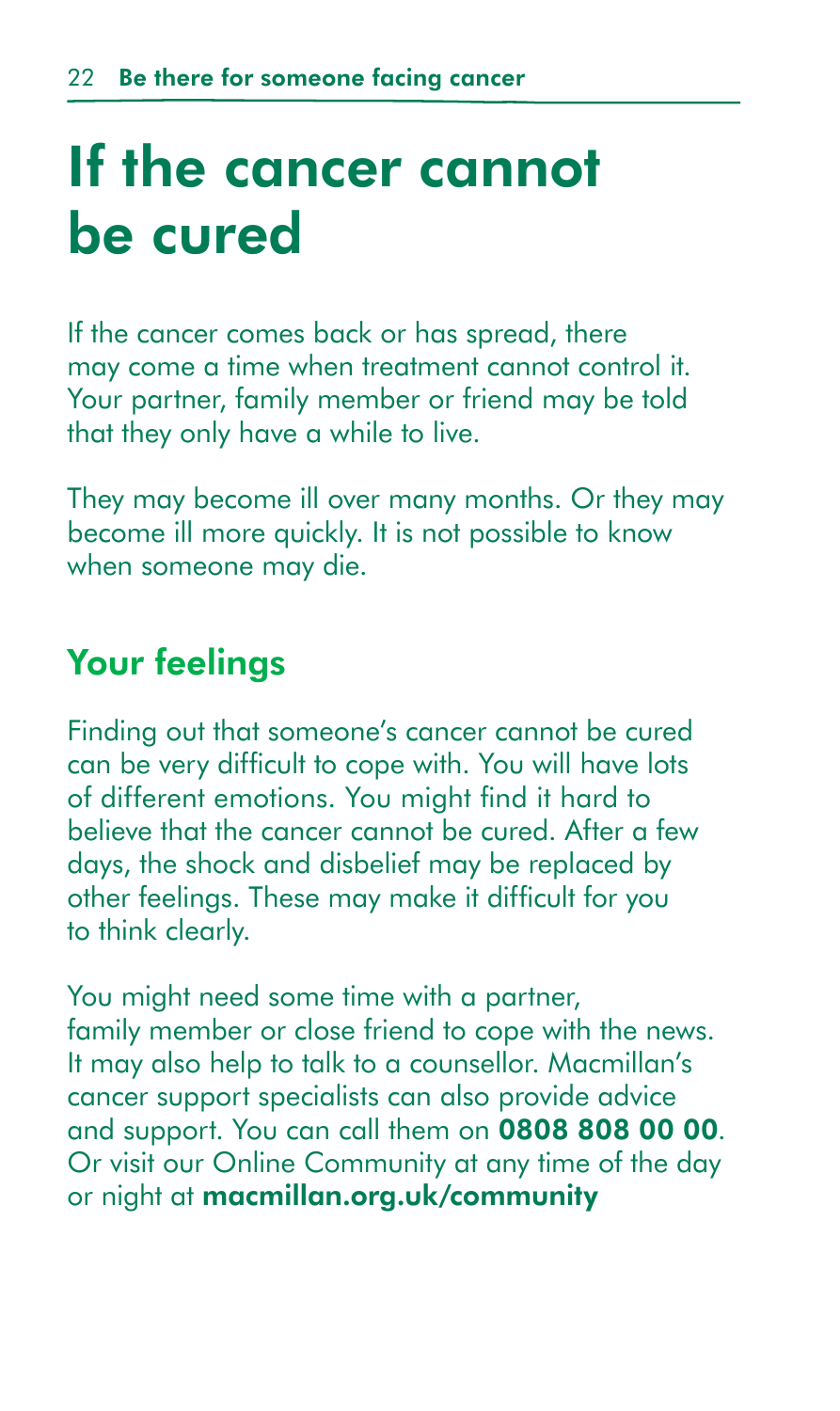#### How you can help

- Visit them at home, in hospital, or in the hospice or nursing home.
- If they do not want to be on their own, offer to work out a rota so that there is always someone with them.
- Ask if they would like to talk to a religious or spiritual advisor or a counsellor.
- They may only want to see their close family, so try not to feel hurt if this happens.
- Offer to help with housework, shopping and cooking so their carer (if they have one) can spend more time with them.
- Offer to sit with them to allow others to have a break.

### Talking about it

Most people find it difficult to talk about death and dying. People who are dying, and their family, friends and partner sometimes know what is happening. But they may not feel able to talk about it.

Often being with the person is enough. A loving look, a hug, or a squeeze of the hand can help if you cannot talk. Crying is a natural thing to do. You do not have to be brave. If you try to hide your feelings, you may not get the chance to say the things you want to.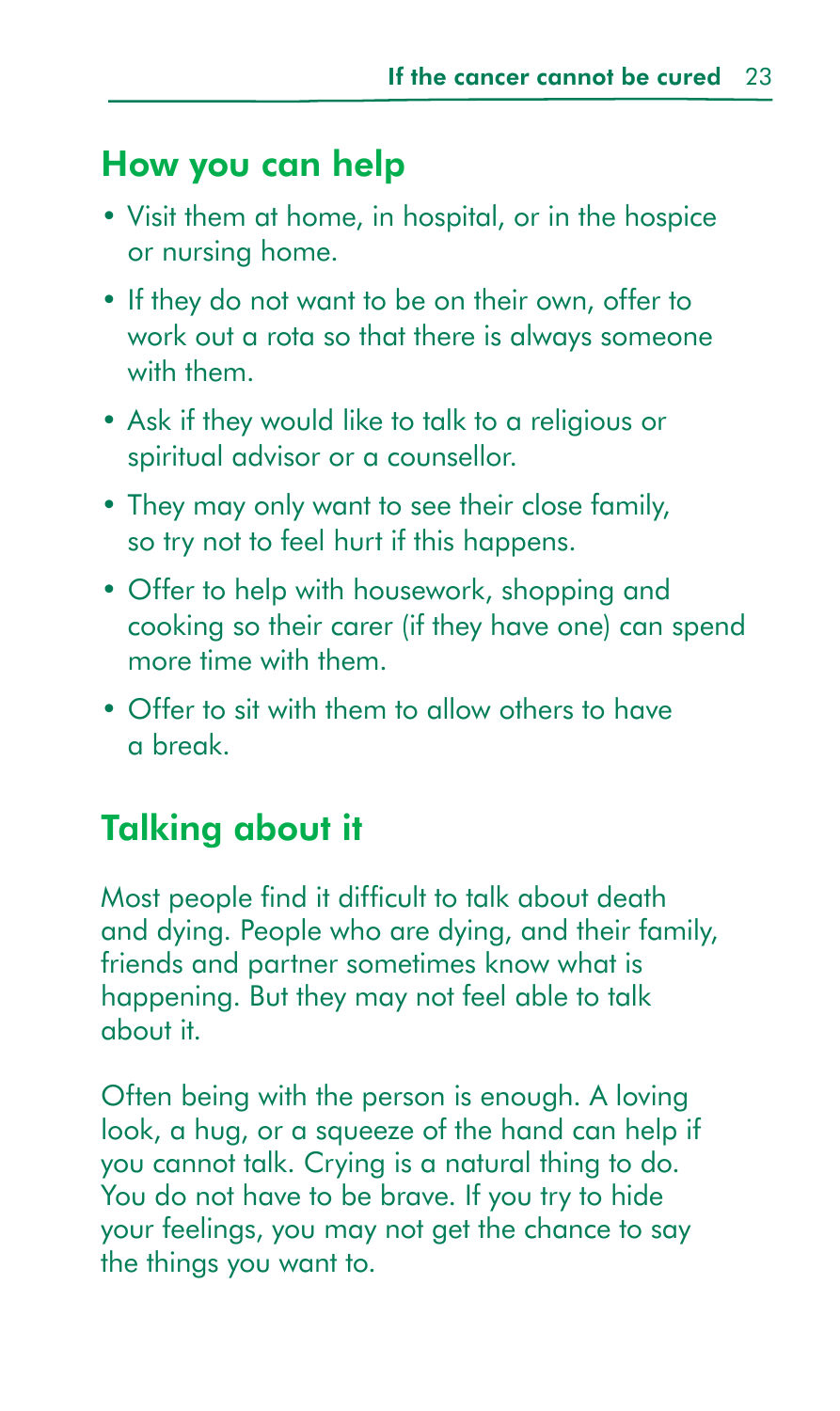Towards the end of their life, they will get weaker and less able to do things. A lot of the time they may just want to lie quietly with people sitting nearby. They can tell you if they would like to talk, be quiet or listen to music. This can be a very special time. You may find our booklet about the end of life helpful (see page 26).

There is no right way to cope with knowing that someone you are close to is dying. You can only cope in the way that is best for you and accept it in your own way. Our booklet After someone dies: coping with bereavement has more information and support (see page 26).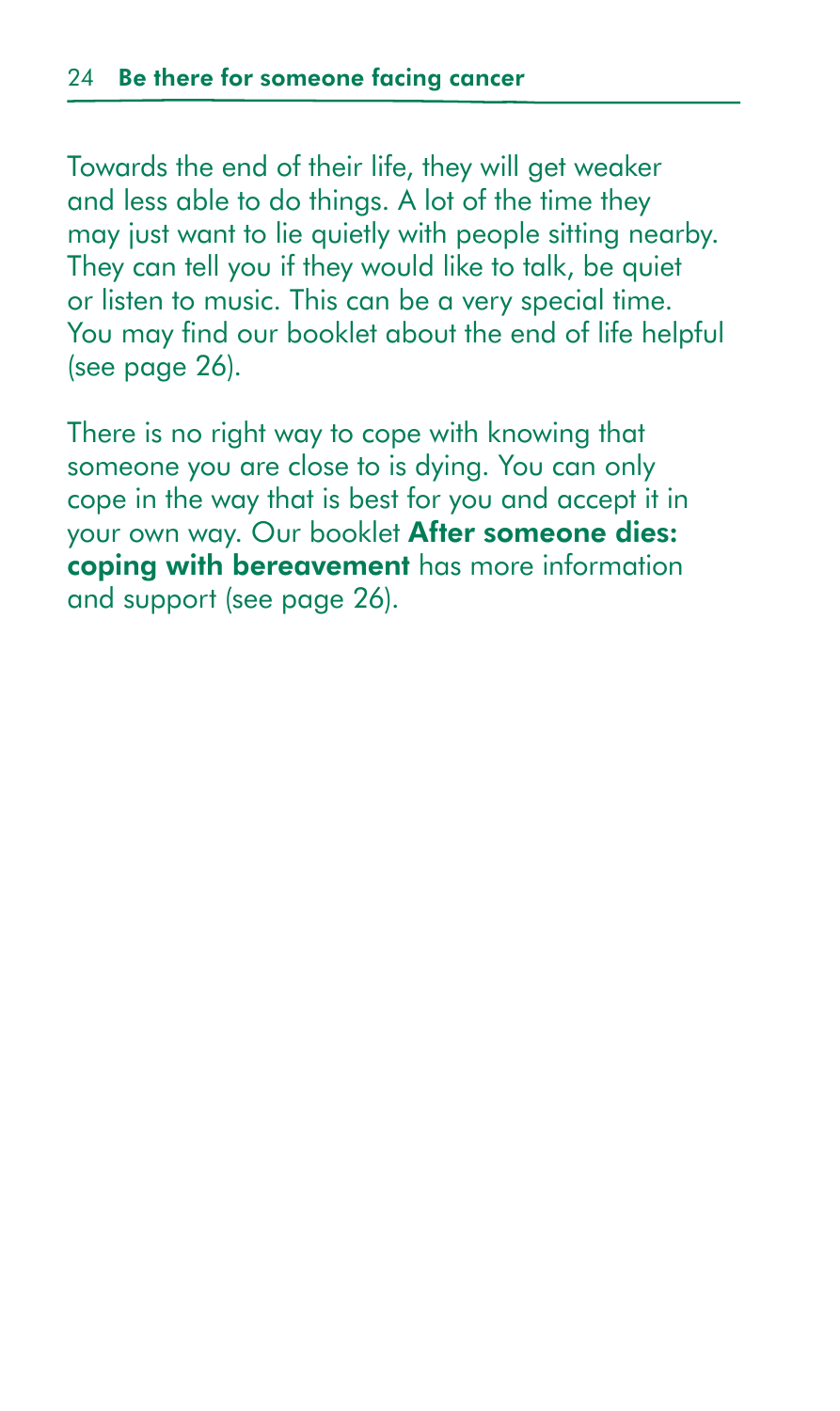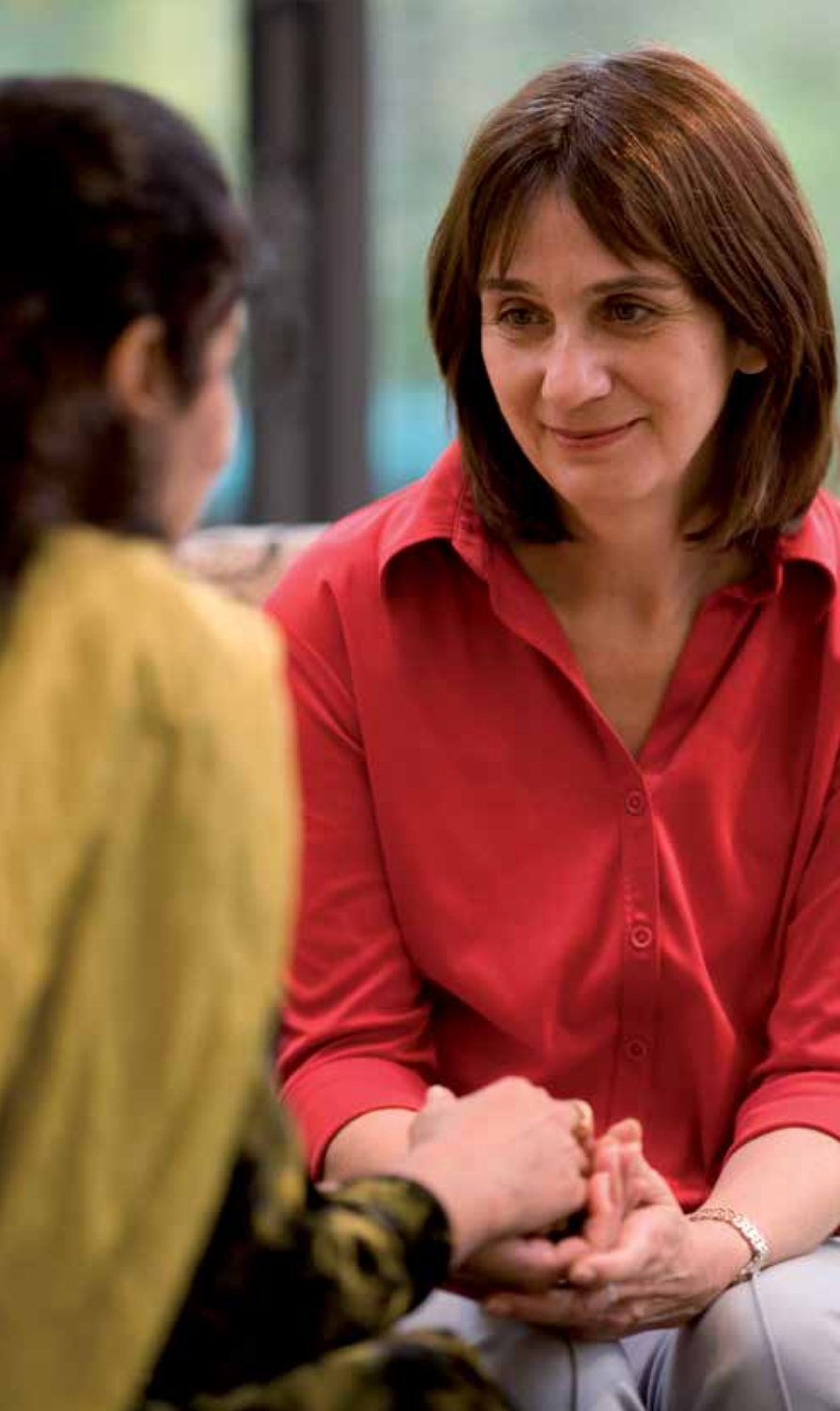# About our information

We provide expert, up-to-date information about cancer. And all our information is free for everyone.

# Order what you need

You may want to order more leaflets or booklets like this one. Visit be.macmillan.org. uk or call us on 0808 808 00 00.

We have booklets on different cancer types, treatments and side effects. We also have information about work, financial issues, diet, life after cancer and information for carers, family and friends.

#### Macmillan **Organiser**

This includes a records book to write down information such as appointments, medications and contact details. You can also download the app on IOS or Android.

# **Online** information

All of our information is also available at macmillan.org.uk/ information-andsupport There you'll also find videos featuring reallife stories from people affected by cancer, and information from health and social care professionals.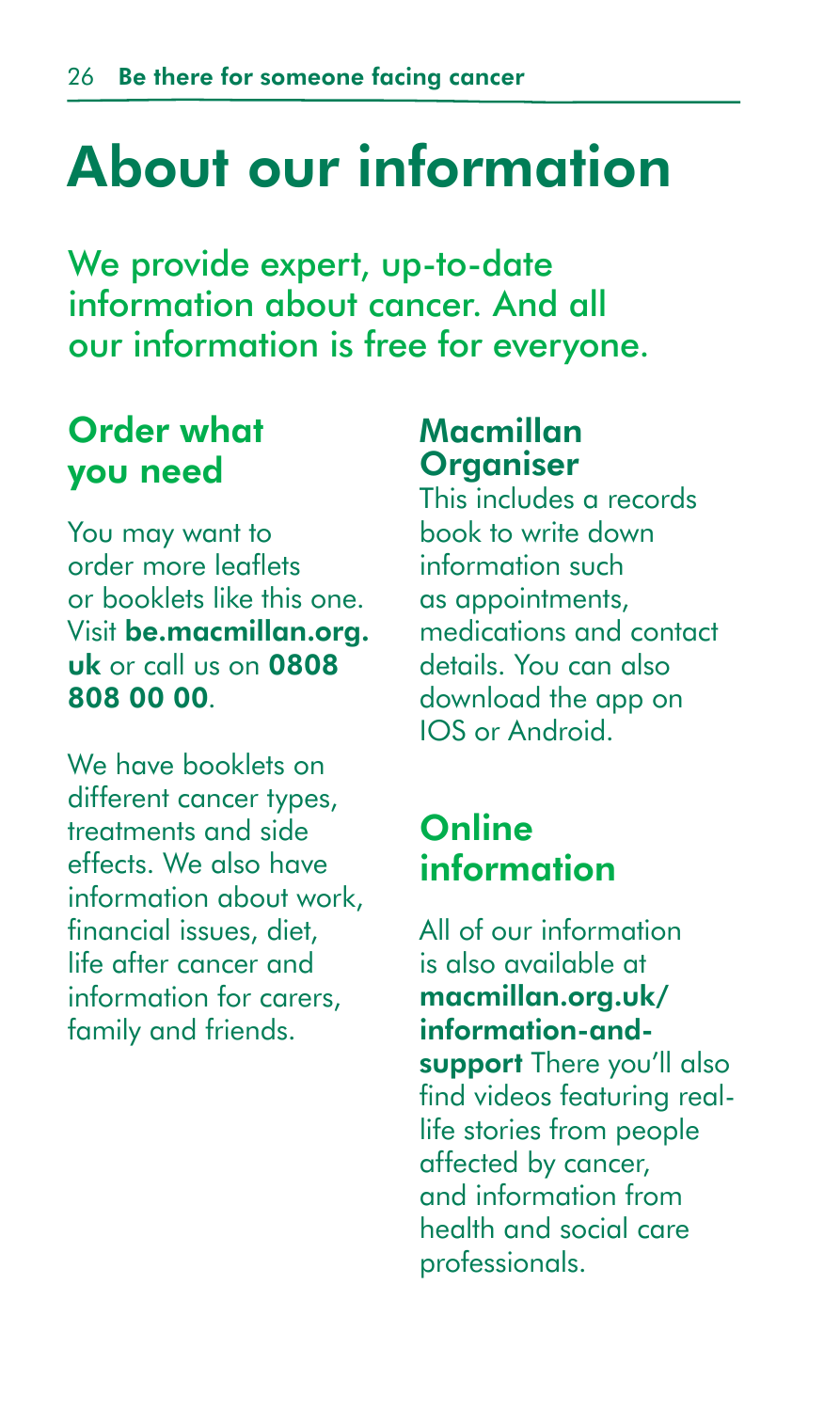# Other formats

We also provide information in different languages and formats, including:

- audiobooks
- Braille
- British Sign Language
- easy read booklets
- eBooks
- large print
- translations.

#### Find out more at macmillan.org.uk/ otherformats

If you'd like us to produce information in a different format for you, email us at cancerinformation team@macmillan. org.uk or call us on 0808 808 00 00.

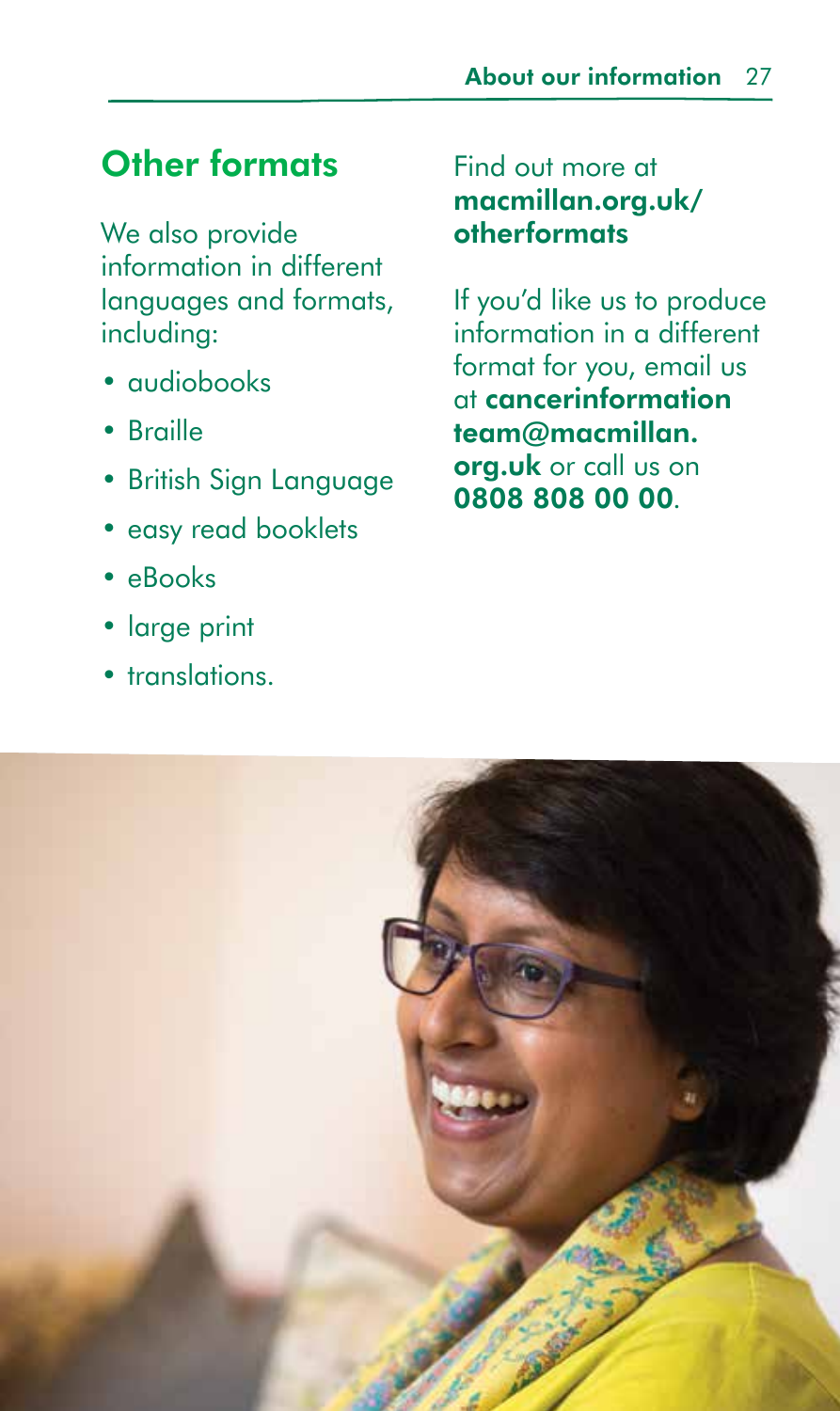# Other ways we can help you

At Macmillan, we know how a cancer diagnosis can affect everything, and we're here to support you.

# Talk to us

If you or someone you know is affected by cancer, talking about how you feel and sharing your concerns can really help

#### Macmillan Support Line

Our free, confidential phone line is open 7 days a week, 8am to 8pm. Our cancer support specialists can:

- help with any medical questions you have about cancer or your treatment
- help you access benefits and give you financial guidance
- be there to listen if you need someone to talk to
- tell you about services that can help you in your area.

Call us on 0808 808 00 00 or email us via our website, macmillan.org. uk/talktous

### **Information** centres

Our information and support centres are based in hospitals, libraries and mobile centres. There, you can speak with someone face to face.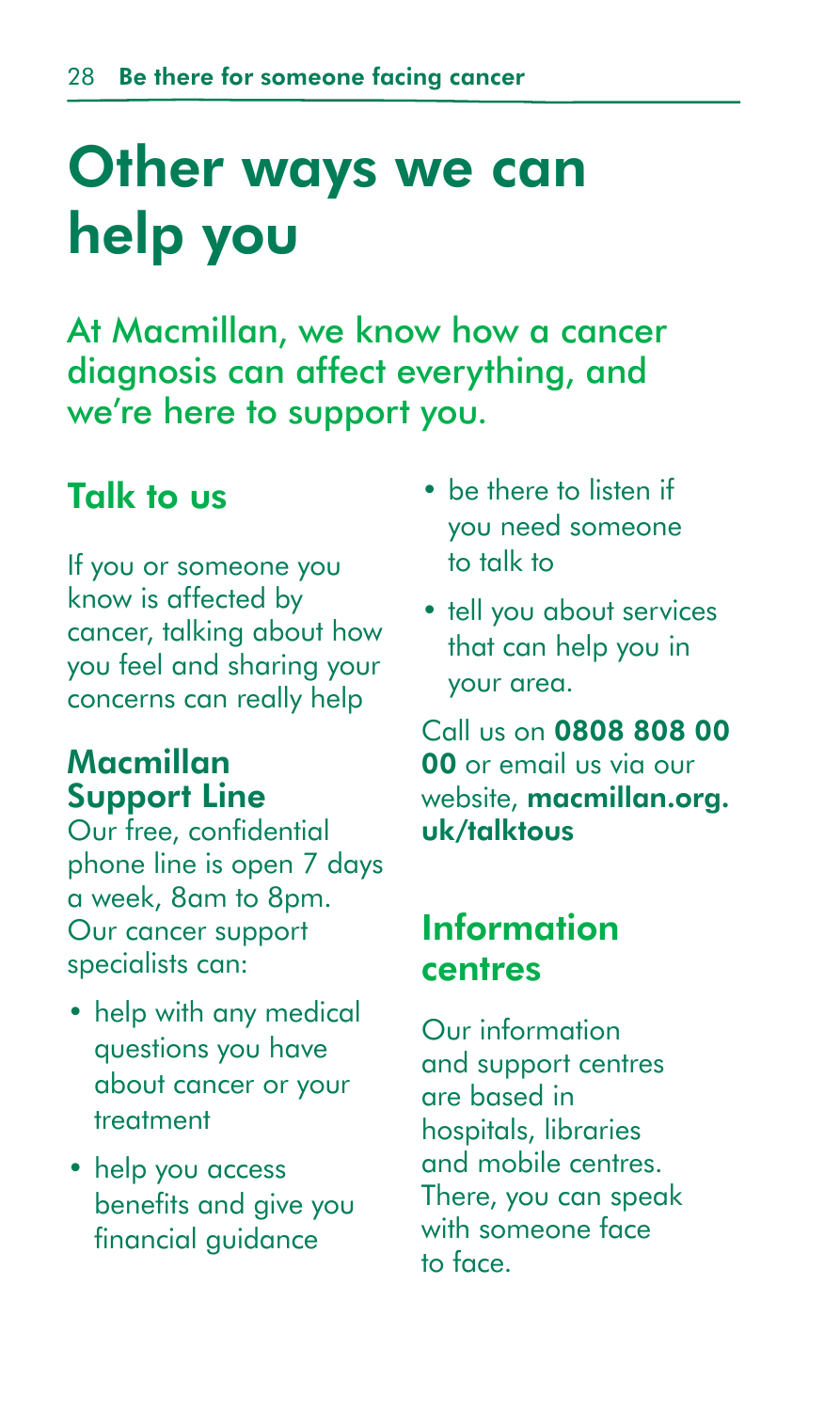Visit one to get the information you need, or if you'd like a private chat, most centres have a room where you can speak with someone alone and in confidence.

Find your nearest centre at macmillan.org.uk/ informationcentres or call us on 0808 808 00 00.

#### Talk to others

No one knows more about the impact cancer can have on your life than those who have been through it themselves. That's why we help to bring people together in their communities and online.

#### Support groups

Whether you are someone living with cancer or a carer, we can help you find support in your local area, so you can speak face to face with people who understand. Find out about support groups in your area by calling us or by visiting macmillan.org.uk/ selfhelpandsupport

#### Online Community

Thousands of people use our Online Community to make friends, blog about their experiences and join groups to meet other people going through the same things. You can access it any time of day or night. Share your experiences, ask questions, or just read through people's posts at macmillan.org. uk/community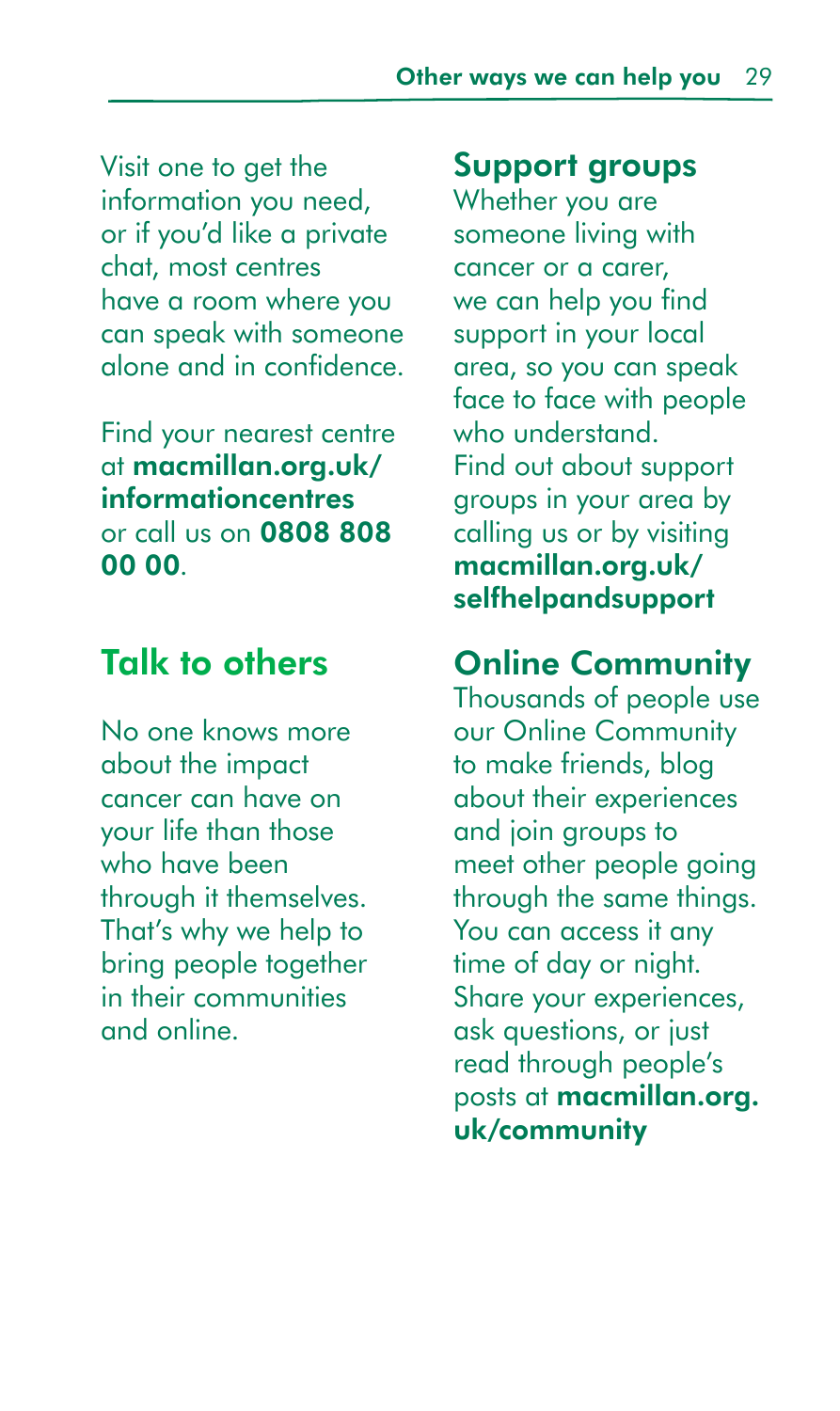# Other useful organisations

There are lots of other organisations that can give you information or support.

#### Cancer Research UK www.cancerhelp. org.uk

Contains patient information on all types of cancer and has a clinical trials database.

#### Health and Social Care in Northern Ireland www.hscni.net

The official gateway to health and social care services in Northern Ireland.

#### Healthtalk www.healthtalk.org www.youthhealthtalk. org

Watch video and audio clips of people talking about their experiences of cancer and its treatments.

#### NHS Direct Wales www.nhsdirect.wales. nhs.uk

NHS health information site for Wales.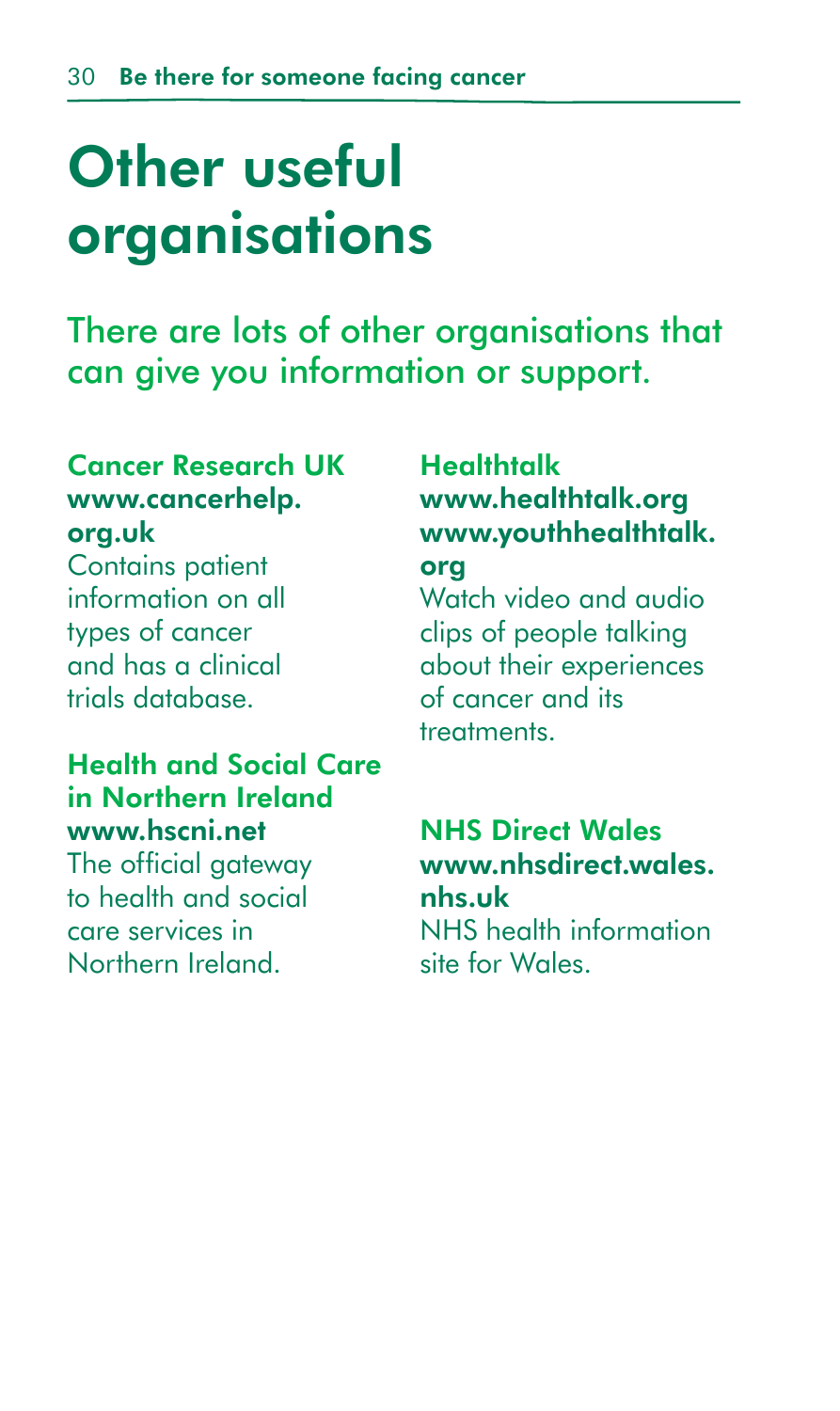#### NHS Inform

Helpline 0800 22 44 88 (Mon to Fri, 8am to 10pm, Sat and Sun, 9am to 5pm) www.nhsinform.scot NHS health information site for Scotland.

#### NHS UK www.nhs.uk

The UK's biggest health information website. Has service information for England.

#### Patient UK www.patient.info

Provides people in the UK with information about health and disease. Includes evidence-based information leaflets on a wide variety of medical and health topics. Also reviews and links to many health-and illness-related websites.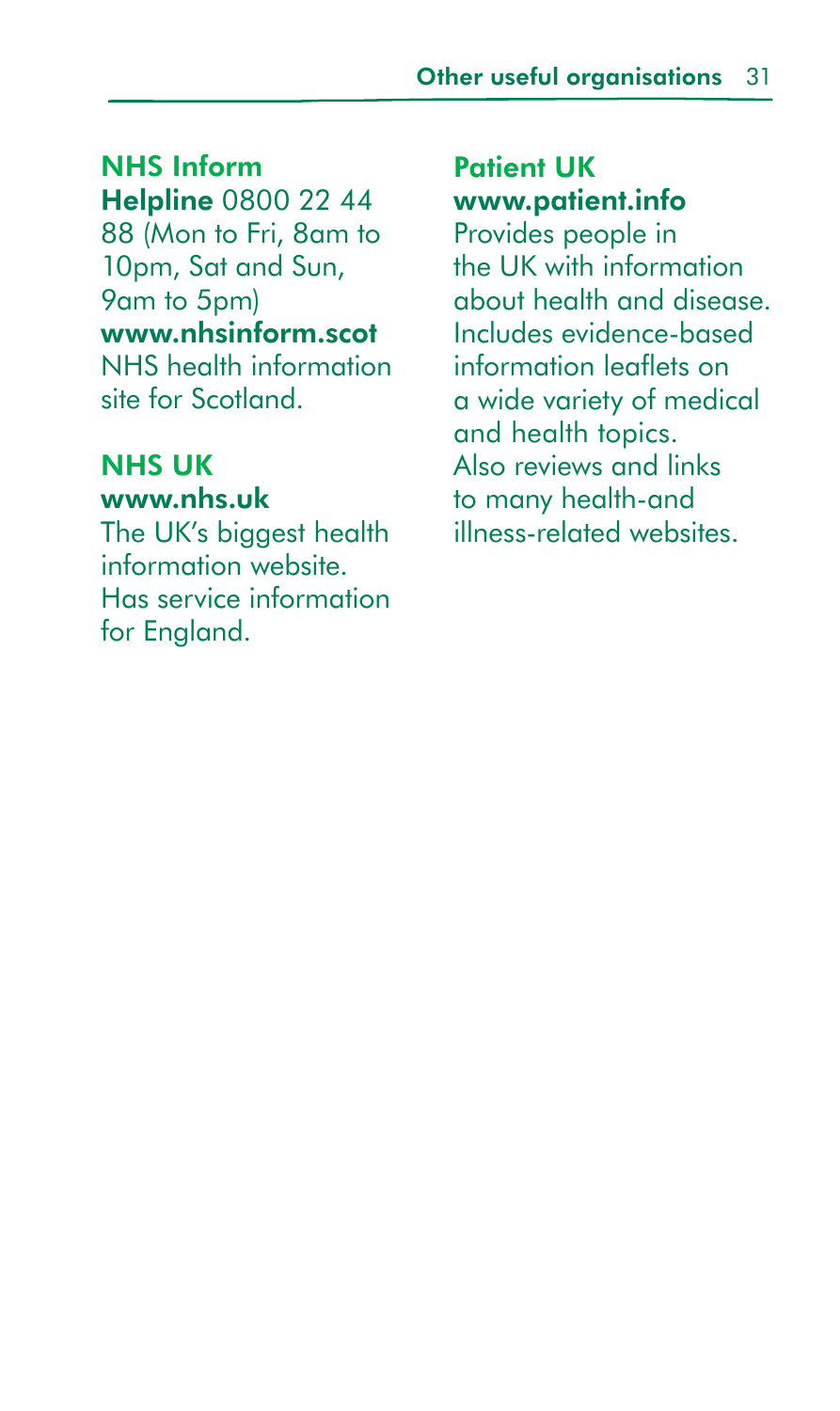#### Disclaimer

We make every effort to ensure that the information we provide is accurate and up to date but it should not be relied upon as a substitute for specialist professional advice tailored to your situation. So far as is permitted by law, Macmillan does not accept liability in relation to the use of any information contained in this publication, or third-party information or websites included or referred to in it. Some photos are of models.

### Thanks

This booklet has been written, revised and edited by Macmillan Cancer Support's Cancer Information Development team. It has been approved by our Chief Medical Editor, Dr Tim Iveson, Macmillan Consultant Medical Oncologist.

With thanks to: Jilby Augustine, Macmillan Pastoral Care Worker; Sharon Clovis, Prostate Clinical Nurse Specialist; and Heather Jinks, Macmillan Specialist Palliative Care Social Worker.

Thanks also to the people affected by cancer who reviewed this edition, and those who shared their stories.

We welcome feedback on our information. If you have any, please contact cancerinformationteam@macmillan.org.uk

#### Sources

If you would like more information about the sources we use, please contact us at cancerinformationteam@macmillan.org.uk